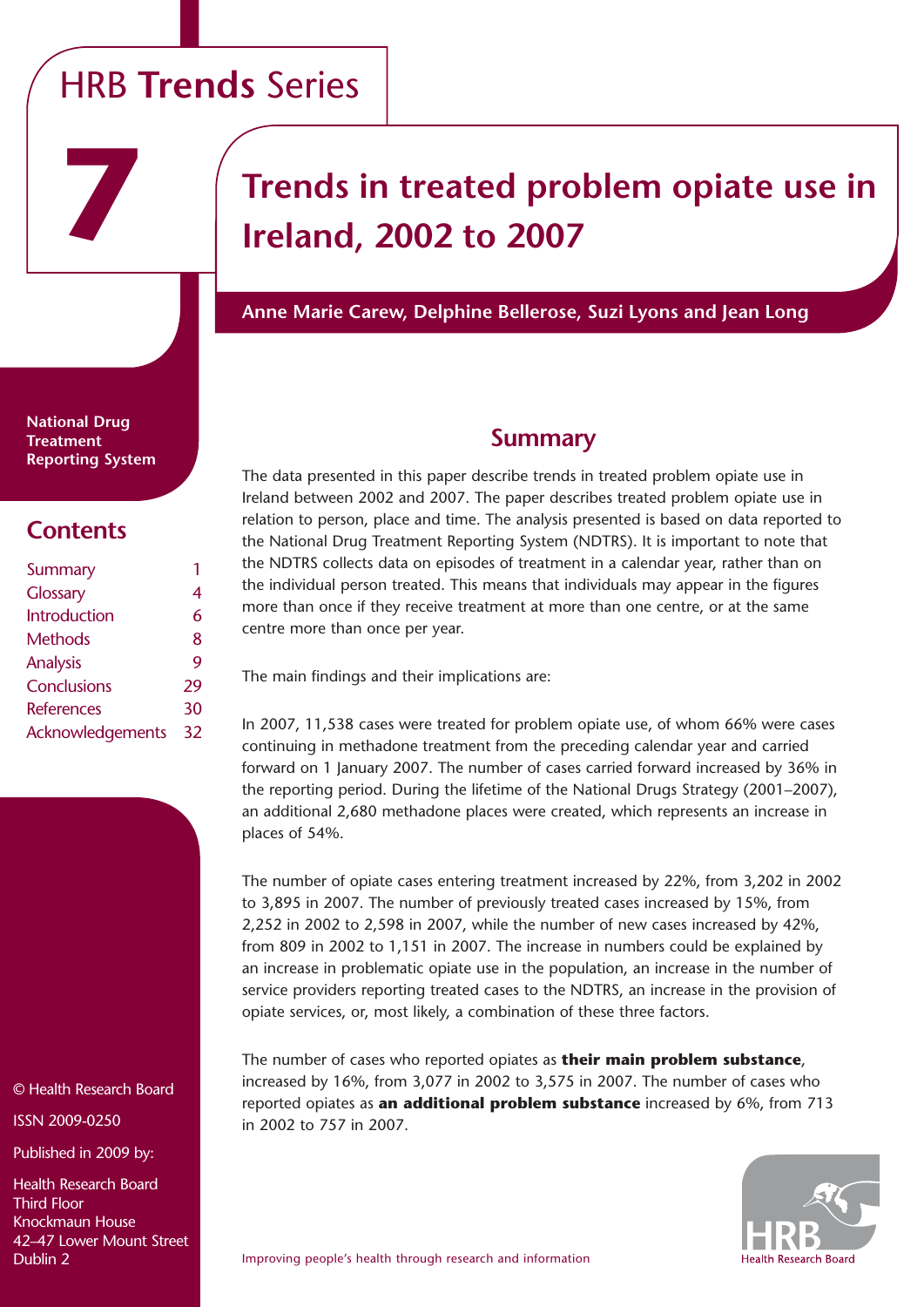The **prevalence** of treated problem opiate use among 15–64-year-olds living in Ireland increased by 15%, from 326 per 100,000 in 2002 to 376 in 2007. This indicates that problem opiate use is a recurring addiction that requires repeated episodes of treatment over time.

The **incidence** of treated problem opiate use among 15–64-year-olds living in Ireland increased by 22%, from 28 per 100,000 in 2002 to 35 in 2007.

The incidence of cases treated for opiates as their main problem substance between 2002 and 2007 was examined by place of residence. While the incidence of such cases living in Dublin decreased by 19% over the six-year period, the incidence of cases living outside Dublin increased by 126%.

The data on heroin users treated for the first time indicate that the highest numbers and rates were in Dublin, but that heroin use had spread to every county in Ireland, with a steady increase in numbers in counties in the midlands, the north-east and the south-east. The numbers of new cases entering treatment are an indirect indicator of recent trends in problem drug use.

In 2007 the majority (75%) of opiate cases were treated in outpatient services. During the period under review, increasing numbers and proportions were treated in inpatient services each year. Of the 3,575 cases entering treatment in 2007 who reported opiates as their main problem substance, 53% received counselling, 46% commenced methadone maintenance, 23% received a brief intervention, and 10% commenced a medically assisted opiate detoxification. Over 46% of cases received more than one initial treatment intervention. It is widely recognised that a combination of interventions is required to effectively treat problem opiate use.

Of the 20,155 opiate cases who entered treatment in the years 2002–2007, the majority, 19,105 (95%), used heroin, 3,519 (17%) used either prescribed (509) or street (3,010) methadone, and 898 (4%) used other opiates, including unspecified opiates and analgesics containing an opiate compound. Of those entering treatment for problem methadone use in 2007, the majority (87%) used street methadone and 13% used prescribed methadone. The cases using prescribed methadone were entering a detoxification facility after a period on methadone substitution.

The proportion of cases who reported an opiate as their main problem substance and who used more than one substance decreased from 69% in 2002 to 63% in 2007. The decrease in polysubstance use was observed among both new and previously treated opiate cases, but was more marked among the new cases. Cannabis, benzodiazepines and, in more recent years, cocaine were the most common additional problem substances reported by opiate cases entering treatment between 2002 and 2007. Polysubstance use increases the complexity of these cases, and is associated with poorer treatment outcomes.

In 2007 the main problem substances associated with opiates as an additional problem substance were other opiates (56%) and, to a lesser extent, alcohol (16%) and cocaine (12%). Use of any one of these substances can lead to severe dependence; when two or more are used, it is often difficult for the service provider and the client to establish which is the main problem substance.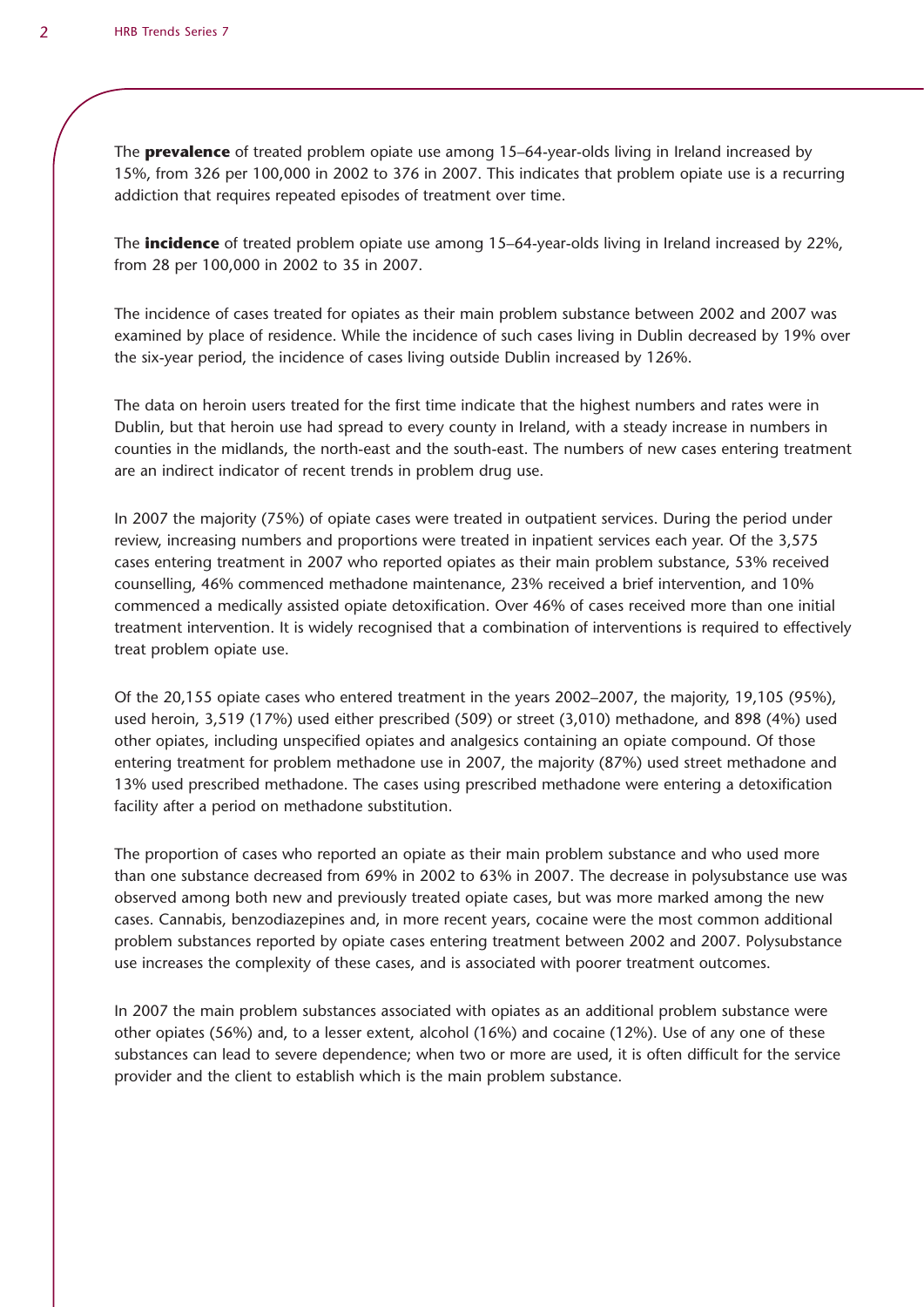Among new opiate cases in the six-year period, the median age at first use of any drug was 15 years, and the median age at first use of opiates was 19 years. This finding indicates that opiates were unlikely to be among the first drugs used by these cases, and that they used one or more opiates for a considerable period before seeking treatment. The median age at which new opiate cases commenced injecting was 20 years. In the interval between commencing opiate use and seeking treatment, a significant minority of users change from smoking to injecting opiates, and may subsequently contract a blood-borne virus such as hepatitis C. Half of the new opiate cases had been using opiates for five years or more before seeking treatment. The pattern of opiate use evidenced by these findings points to the need to bring opiate users into treatment earlier.

In 2007, of the 3,575 cases who entered treatment and reported opiates as their main problem substance, 52% smoked it, 40% injected it, and 5% consumed it orally. Between 2003 and 2007, decreasing proportions of cases reported that injecting was their primary route of administration, while correspondingly increasing proportions reported smoking opiates. Among cases living in Dublin, injecting decreased by 29% and smoking increased by 9%. This trend was even more evident in cases living outside Dublin, where smoking overtook injecting at a much faster rate, rising by 230% over the six-year period. This is a positive finding, indicating that opiate users are heeding the advice contained in harm reduction messages.

In 2007, of the 3,575 cases who entered treatment and reported opiates as their main problem substance, 54% used it daily, 10% used it on two to six days per week, 6% used it once per week or less and 25% had not used it in the month prior to entering treatment. The proportion of daily users was much higher among new cases (70%) than among previously treated cases (48%). There was a 26% increase in the proportion of cases reporting daily use of opiates during the reporting period; the largest increase was among new cases, where daily use increased by 36%. The high proportion of previously treated cases who had not used an opiate in the month prior to treatment is explained by the transfer of stable clients to the services of general practitioners and to detoxification centres.

The median age of previously treated cases entering treatment for opiates as their main problem substance increased from 26 to 29 years between 2002 and 2007. In 2007 almost 3% of new cases were under 18 years of age, while less than 1% of previously treated cases were in this age group. The proportion of new cases aged under 18 years increased between 2006 and 2007, which reflects the increase in adolescent treatment services and their compliance with the NDTRS. In 2007, 73% of cases entering treatment for opiates as their main problem substance were male; only 13% were employed, a considerable fall from the 2002 figure of 21%. In 2007, the proportion of opiate cases who reported leaving school early was higher among previously treated cases (26%) than among new cases (21%). During the period under review, very few opiate cases aged under 18 reported that they were still at school. An average of one in twenty opiate cases entering treatment reported being homeless. The socio-economic profile of treated opiate users is one of low educational levels and limited economic opportunity. It is clear that programmes to address problem opiate use must include strategies that redress disadvantage.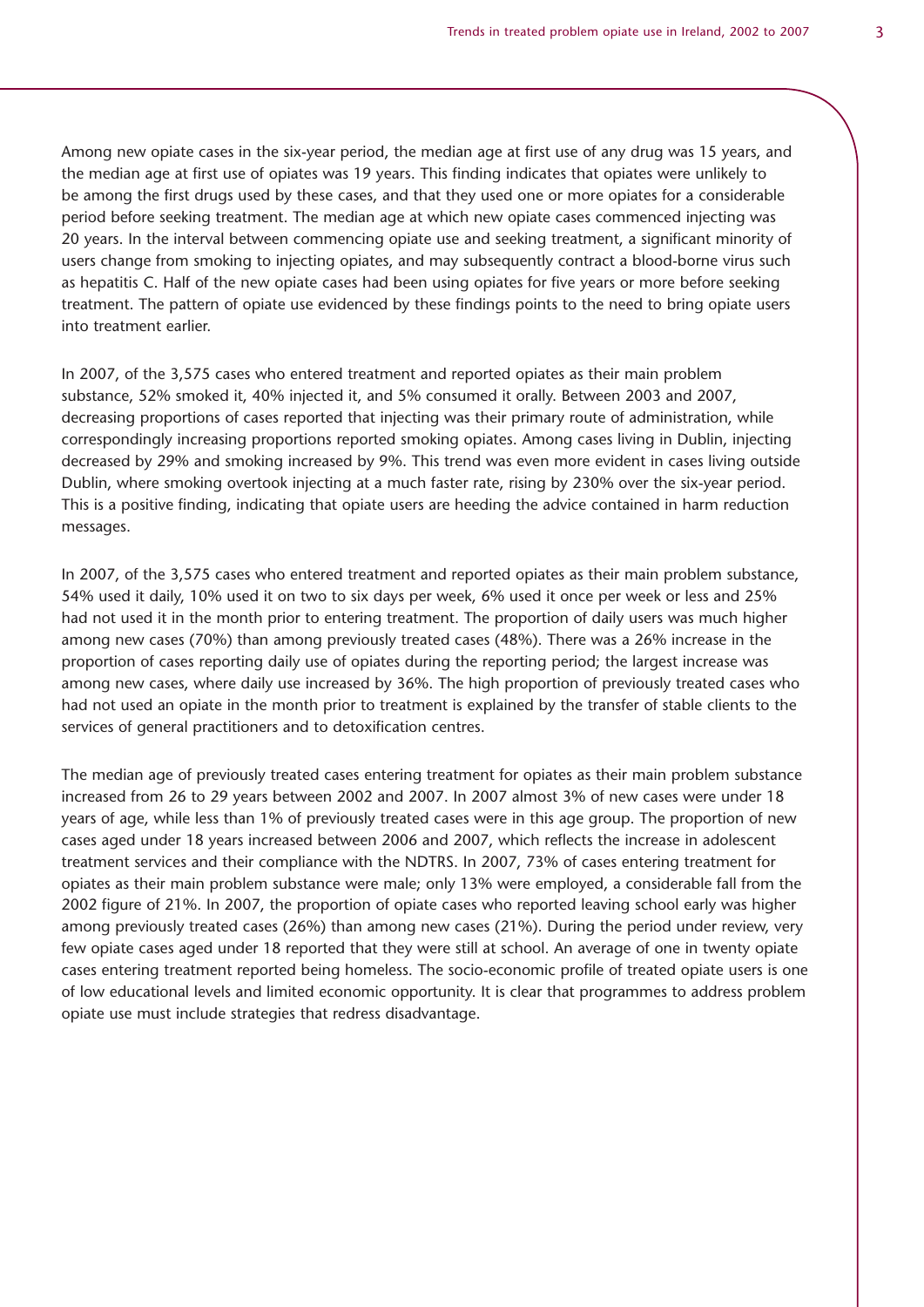# **Glossary**

- Opiates are powerful drugs derived from the opium poppy plant and have been used for centuries to relieve pain. They include opium, heroin, morphine, and codeine. Some opiates, such as morphine and codeine, are used in the treatment of pain related to illness (for example, cancer) and in medical and dental procedures. When used as prescribed by a medical doctor, opiates are safe and generally do not lead to dependence. When misused, opiates possess very strong reinforcing properties and can quickly trigger addiction.
- **Heroin** is a synthetic opiate that is highly addictive. It is made from morphine, which is a naturally occurring opiate extracted from the seed pod of the Asian opium poppy plant. Heroin can take the form of a white or brown powder or a black sticky substance known as 'black tar heroin'. Heroin enters the brain, where it is converted to morphine, which then binds to opioid receptors in the body, especially those involved in the perception of pain and reward. With regular heroin use, tolerance develops. This means that more heroin is required to achieve the same intensity of effect. Eventually, chemical changes in the brain can lead to addiction.
- **Methadone** is a synthetic opiate that binds to the same receptors in the brain as heroin does. It has been used for more than 30 years to treat heroin addiction. When taken orally, as per prescription, it has a gradual onset of action and sustained effects, reducing the desire for other opioid drugs while preventing withdrawal symptoms. Properly prescribed methadone is not intoxicating or sedating, and its effects do not interfere with ordinary daily activities. In the majority of cases methadone is a stabilising factor that permits heroin users to change their behavior and to discontinue heroin use. Methadone that is diverted from opiate users in treatment programmes to opiate users who are not in treatment is categorised as **street methadone**.
- The **median** is the value at the mid–point in a sequence of numerical values ranged in ascending or descending order. It is defined as the value above or below which half of the values lie. Unlike the mean (average), the median is not influenced by extreme values (or outliers). For example, in the case of five drug users aged 22, 23, 24, 24 and 46 years respectively, the median (middle value) is 24 years, whereas the mean is 27.8 years. While both the median and the mean describe the central value of the data, the median is more useful in this case because the mean is influenced by the one older person in this example.
- Incidence is the number of new cases of disease or events that develop among a population during a specified time interval. As an example, in 2007, in a county with a population of 31,182, 10 opiate users sought treatment for the first time. The incidence is the number of new cases treated divided by the county population, expressed per given number of the population, i.e., per 100, per 1,000, per 10,000, per 100,000 etc.

The rate in this example may be calculated as follows:  $(10/31,182) \times 100,000$ , which gives an incidence rate of 32 per 100,000 of the county population in 2007.

• **Prevalence** is the proportion of people in a population who have a disease or condition at a specific point or period in time. As an example, in 2007, in a county with a population of 31,182, 10 opiate users sought treatment for the first time, 20 returned to treatment and five continued in treatment from the previous year, giving a total of 35 people treated for problem opiate use in the year. The prevalence is the total number of cases divided by the county population, expressed per given number of the population, i.e., per 100, per 1,000, per 10,000, per 100,000 etc.

The rate in this example may be calculated as follows:  $(35/31,182) \times 100,000$ , which gives a prevalence rate of 112 per 100,000 of the county population in 2007.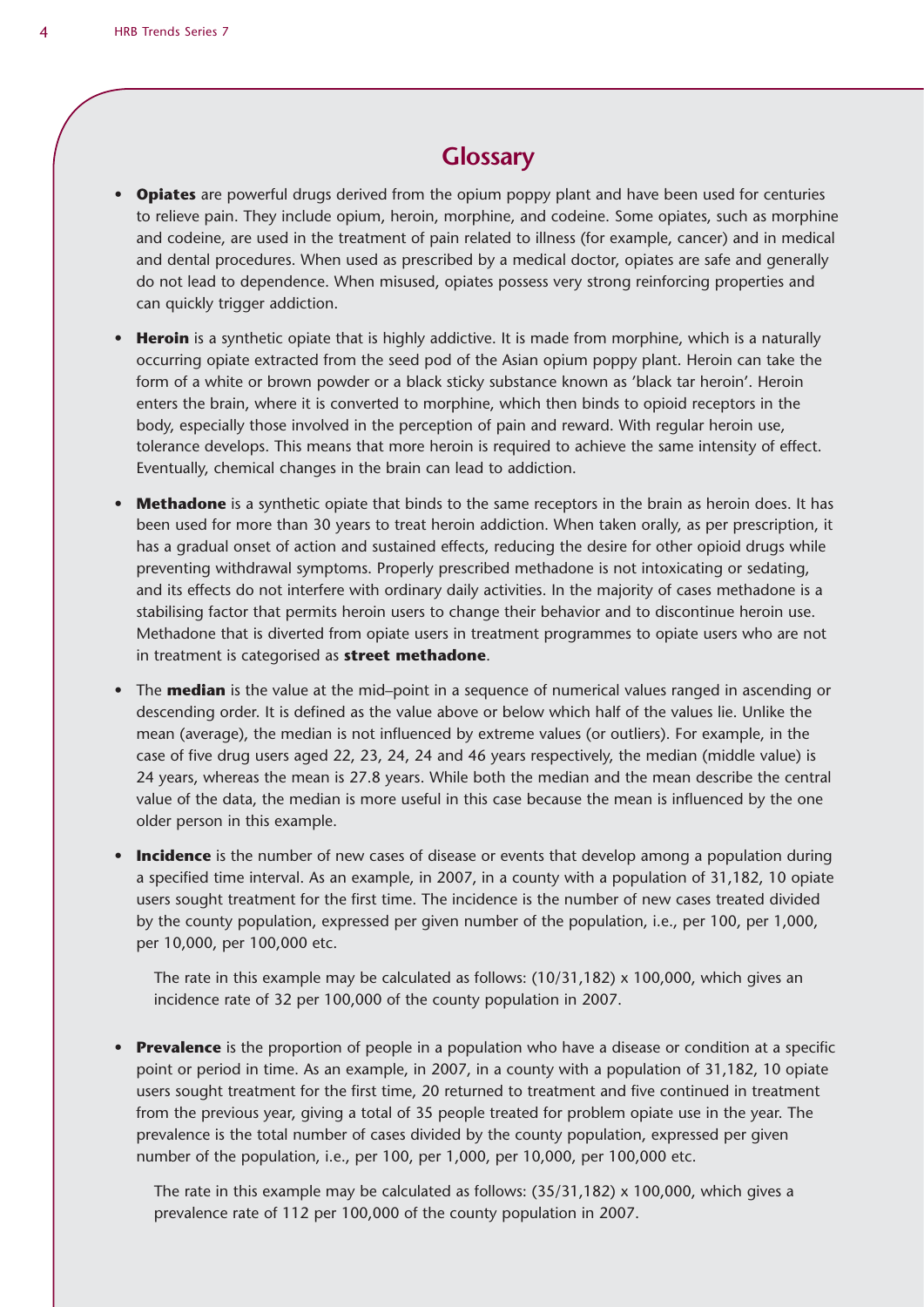**Epidemic** disease levels exist when there is an excess number of new cases among a specific population for that point and place in time. An epidemic can also be called an outbreak. An excess number of cases is defined as a number greater than two standard deviations above the norm expected for that point in time.

### **Health Service Executive (HSE)**

- On 1 January 2005, the 10 health boards managing the health services in Ireland were replaced by a single entity, the Health Service Executive (HSE). The former health boards were responsible for health care provision to populations in specific geographical areas. In the interest of continuity of care, the HSE maintained these 10 areas for an interim period and called them HSE areas. The former Eastern Regional Health Authority was known as the HSE Eastern Region for this interim period.
- The table below presents the past health board structure and the interim HSE areas structure:

| <b>Regional Health Authority</b>          | <b>Health boards</b>            | <b>HSE</b> areas              |
|-------------------------------------------|---------------------------------|-------------------------------|
| Not applicable                            | North Eastern Health Board      | <b>HSE North Eastern Area</b> |
| Eastern Regional Health Authority (ERHA*) | Northern Area Health Board      | <b>HSE Northern Area</b>      |
| Eastern Regional Health Authority (ERHA)  | East Coast Area Health Board    | <b>HSE East Coast Area</b>    |
| Eastern Regional Health Authority (ERHA)  | South Western Area Health Board | <b>HSE South Western Area</b> |
| Not applicable                            | Midland Health Board            | <b>HSE Midland Area</b>       |
| Not applicable                            | South Eastern Health Board      | <b>HSE South Eastern Area</b> |
| Not applicable                            | Southern Health Board           | <b>HSE Southern Area</b>      |
| Not applicable                            | Mid-Western Health Board        | <b>HSE Mid-Western Area</b>   |
| Not applicable                            | North Western Health Board      | <b>HSE North Western Area</b> |
| Not applicable                            | Western Health Board            | <b>HSE Western Area</b>       |

\*The ERHA was known as the HSE Eastern Region for the interim period

– Following a number of years of re-structuring, health care is now provided through four HSE regions and 32 local health offices (LHOs). The local health offices are based on the geographical boundaries of the former community care areas. The table below presents the current HSE structure:

| <b>HSE regions</b> |                          | Local health offices                 |                    |
|--------------------|--------------------------|--------------------------------------|--------------------|
| <b>HSE Dublin</b>  | North West Dublin        | North Dublin                         | Louth              |
| North East         | North Central Dublin     | Cavan/Monaghan                       | Meath              |
| <b>HSE Dublin</b>  | Dublin South             | Dublin South West                    | Wicklow            |
| Mid-Leinster       | Dublin South East        | Dublin West                          | Longford/Westmeath |
|                    | Dublin South City        | Kildare/West Wicklow                 | Laois/Offaly       |
|                    | Cork South Lee           | North Cork                           | Tipperary South    |
| <b>HSE South</b>   | Cork North Lee           | Kerry                                | Waterford          |
|                    | <b>West Cork</b>         | Carlow/Kilkenny                      | Wexford            |
|                    | Donegal                  | Mayo                                 | Limerick           |
| <b>HSE West</b>    | Sligo/Leitrim/West Cavan | Roscommon                            |                    |
|                    | Galway                   | <b>Tipperary North/East Limerick</b> | Clare              |

The data in this paper relating to the average annual incidence of treated problem substance use and place of residence of treated cases living in Ireland are presented by HSE region and by former health board area. Each of the four HSE regions is made up of a number of former health board areas and can be easily divided along their boundaries. It is also worth noting that the 10 regional drugs task forces were created to service the areas covered by the former health boards.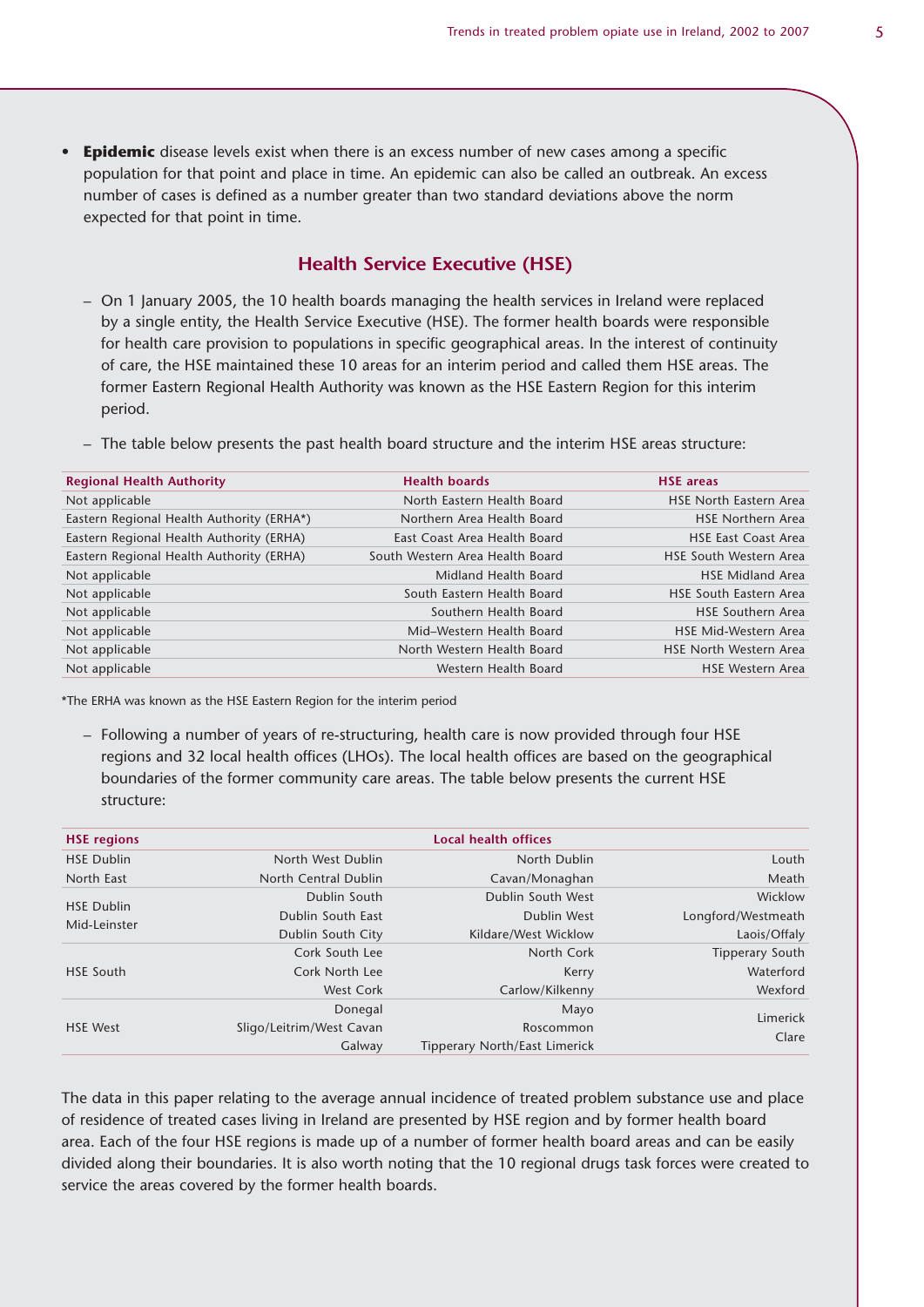# **Introduction**

The National Drug Treatment Reporting System (NDTRS) is an epidemiological database on treated drug and alcohol misuse in Ireland. It is co-ordinated by staff at the Alcohol and Drug Research Unit (ADRU) of the Health Research Board (HRB) on behalf of the Department of Health and Children. The monitoring role of the NDTRS is recognised by the Government in its document *Building on experience: National Drugs Strategy 2001–2008*. The collection and reporting of data to the NDTRS is one of the actions identified and agreed by Government for implementation by the former health boards (now HSE regions): 'All treatment providers should co-operate in returning information on problem drug use to the Drug Misuse Research Division [now ADRU] of the HRB' (Department of Tourism, Sport and Recreation 2001: 118).

The NDTRS was established in 1990 in the Greater Dublin Area and was extended in 1995 to cover all areas of the country. It was developed in line with the Pompidou Group's Definitive Protocol (Hartnoll 1994) and subsequently refined in accordance with the Treatment Demand Indicator Protocol (EMCDDA and Pompidou Group 2000). Originally designed to record drug misuse, the NDTRS recorded problematic use of alcohol only in cases where it was an additional problem substance, that is, where the client's main reason for entering treatment was drug misuse but he/she also reported problematic use of alcohol. However, it became increasingly evident that alcohol was the main problem substance in Ireland and that a large proportion of cases used both alcohol and drugs (Long *et al*. 2004). In parts of the country, particularly outside Dublin, alcohol and drug treatment services are integrated. Failure to include alcohol data in reporting systems leads to an underestimation of problem substance use, and of the workload of addiction services (Long *et al*. 2004). In recognition of this, the remit of the NDTRS was extended in 2004 to include cases where alcohol is recorded as the main or only reason for seeking treatment. The overlap between problem alcohol use and problem drug use has been identified in the current strategic plans of a number of drugs task forces, which have emphasised the need for treatment services that can address the many forms of polysubstance use.

Drug and alcohol treatment data are viewed as an indirect indicator of drug and alcohol misuse, as well as a direct indicator of demand for treatment services. NDTRS data are used at national level (alcohol and drug data) and at European level (drug data) to provide information on the characteristics of clients entering treatment and on patterns of substance misuse, such as types of substance used and consumption behaviours. Drug data are 'valuable from a public health perspective to assess needs, … and to plan and evaluate services' (EMCDDA 1998: 23).

Information from the NDTRS is made available to service providers and policy makers and is used to inform local and national substance misuse policy and planning. In 1996, NDTRS data were used to identify a number of local areas with problematic heroin use (Ministerial Task Force 1996). These areas were later designated as Local Drugs Task Force (LDTF) areas, and are continuing to co-ordinate strategic responses to drug misuse in their communities. Again, in 2004, NDTRS data were used to describe treatment-seeking characteristics and behaviours of those under 18 years and to inform the deliberations of the Working Group on the need for a specific treatment approach (Working Group on treatment of under 18 year olds 2005). In recent years, NDTRS data have been used to inform some of the recommendations of the Working Group on Drugs Rehabilitation (2007), and by the Working Group on residential services to help estimate the number of residential places required to address severe alcohol and drug problems in Ireland (Corrigan and O'Gorman 2007). The Comptroller and Auditor General (2009) used data from the reporting system in a special report which examined treatment and rehabilitation services provided for people with drug addictions.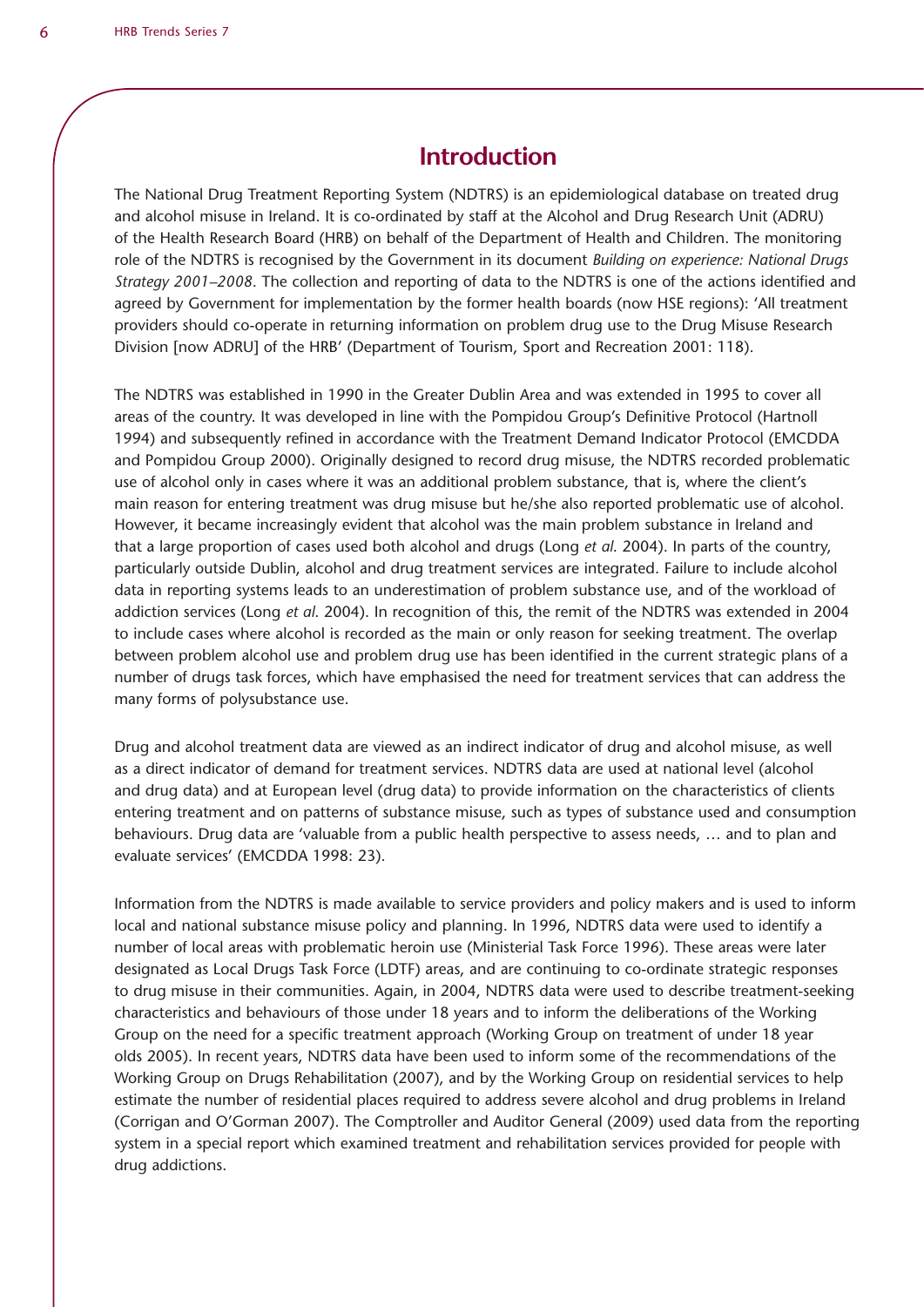The National Advisory Committee on Drugs (NACD) commissioned a report estimating the prevalence of opiate use in Ireland as a whole, in Dublin, and in the rest of Ireland for the years 2000 and 2001 (Kelly *et al*. 2003). In 2001 it was estimated that there were between 13,405 and 15,819 people aged 15–64 years using opiates in Ireland. Opiate use was predominantly a Dublin phenomenon, with a rate of 16 cases per 1,000; outside Dublin the rate was just under 1 per 1,000. The NACD is currently calculating an estimate of problem opiate users in Ireland in 2006.

|         |          | 2000           |                       |                         | 2001            |                |                       |                         |  |  |
|---------|----------|----------------|-----------------------|-------------------------|-----------------|----------------|-----------------------|-------------------------|--|--|
|         | Estimate | Lower<br>bound | <b>Upper</b><br>bound | Rate/1000<br>population | <b>Estimate</b> | Lower<br>bound | <b>Upper</b><br>bound | Rate/1000<br>population |  |  |
| Ireland | 14,158   | 12,884         | 15,883                | 5.6                     | 14,452          | 13,405         | 15,819                | 5.6                     |  |  |
| Dublin  | 12,268   | 11,204         | 13,725                | 16.1                    | 12,456          | 11,519         | 13,711                | 16.0                    |  |  |
| Rest of |          |                |                       |                         |                 |                |                       |                         |  |  |
| Ireland | 2,526    | 1,893          | 3,639                 | 1.0                     | 2,225           | 1,934          | 2,625                 | 0.9                     |  |  |

## **Table 1** Estimated prevalence of opiate use among the 15–64-year-old population in Ireland, in Dublin, and in the rest of Ireland, 2000 and 2001

Source: Kelly *et al*. 2003

The number of heroin seizures increased by 105%, from 612 in 2004 to 1,698 in 2007 (CSO 2009).

According to the National Drug-Related Deaths Index, 1,553 deaths by poisoning were recorded between 1998 and 2005, of which 714 were attributed to a single substance and 839 were attributed to two or more substances (Lyons *et al*. 2008). Of the 714 cases of death due to a single substance, heroin and unspecified opiates accounted for 22% (159), analgesics containing an opiate compound accounted for almost 12% (85) and methadone alone accounted for a further 9% (61). Of the 839 polysubstance deaths, 46% (388) involved an opiate (mainly heroin and/or methadone) in conjunction with at least one other substance. A further 21% (177) involved substances which included an analgesic containing an opiate compound.

The number of poisoning deaths in which opiates were implicated, alone or with another drug, increased steadily from 111 in 1998 to 146 in 2005. In that eight-year period, heroin was recorded as one of the drugs implicated in 19.8% of deaths by poisoning; methadone was implicated in 19.4% of those deaths, and other opiates (including analgesics containing an opiate compound) in 23.3%. Heroin and/or methadone were often associated with benzodiazepine or cocaine in cases of polysubstance poisoning.

In 2008 the NACD published *ROSIE Findings 7*, a summary of opiate treatment outcomes at one year and at three years after entry into treatment (Comiskey *et al*. 2008). The ROSIE (Research Outcome Study in Ireland) study is the first national longitudinal multi-site drug treatment outcome study in Ireland. The 404 opiate users recruited to the study were entering treatment for the first time, or were returning to treatment after a period of absence. The study followed participants from the point of commencing a new treatment episode and monitored their progress at one-year and three-year intervals.

The main results summarised in *ROSIE Findings 7* included the following:

• The proportion of participants who reported using heroin in the 90 days preceding data collection fell from 81% at intake to 47% at one year, and this decrease was sustained at three years.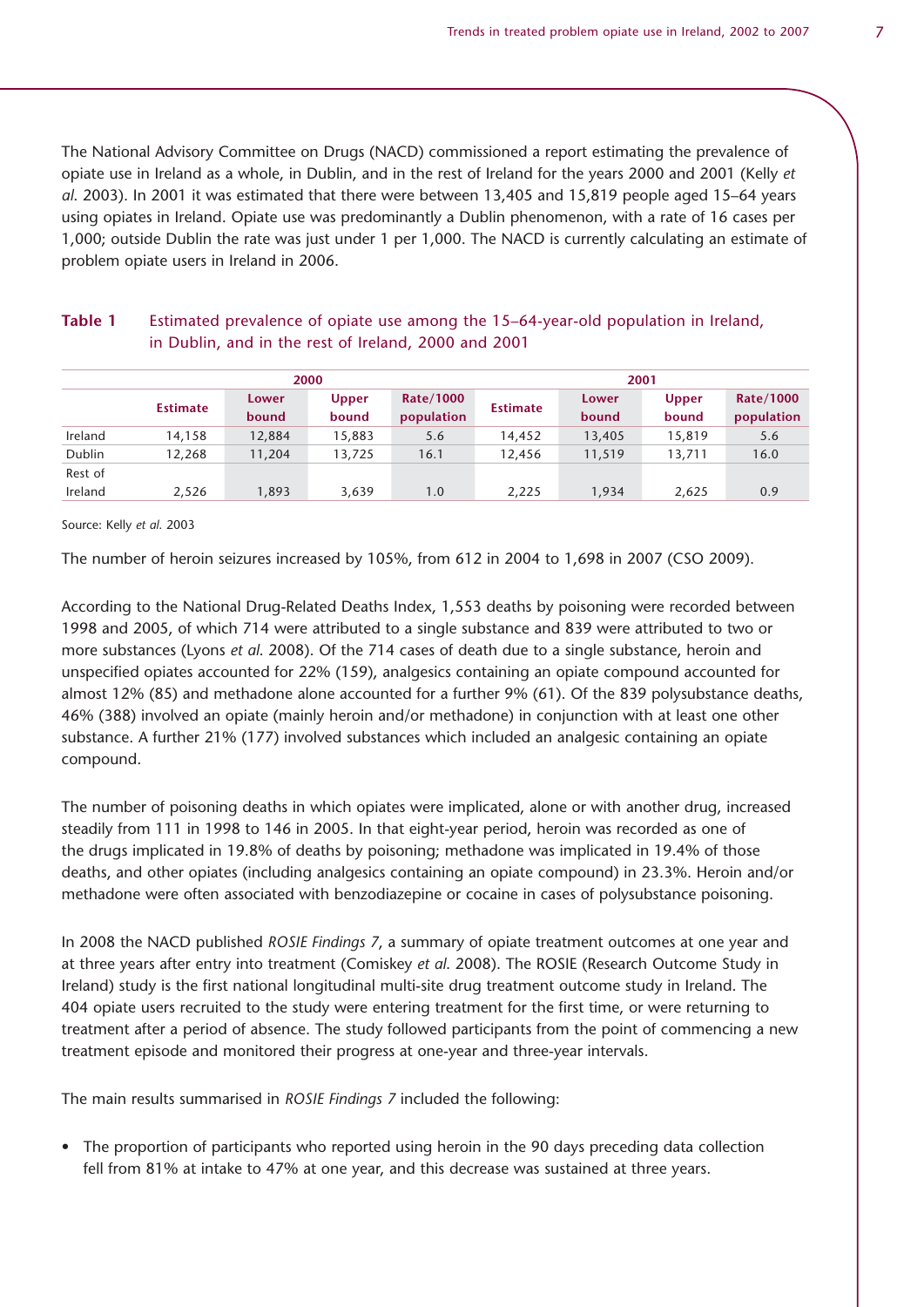- There were reductions in the proportions who reported use of non-prescribed methadone, cocaine powder, crack cocaine, cannabis, alcohol and non-prescribed benzodiazepines at one year after treatment intake. The reduced levels were maintained between one-year and three-year follow-up for all drugs except benzodiazepines.
- The proportion who reported use of more than one drug decreased from 78% at intake to 50% one year later and to 45% three years following intake. The proportion who reported injecting drug use in the 90 days preceding data collection decreased from 46% at intake to 29% at one year and 27% at three years.
- The largest achievements between one and three years were in the areas of housing, training and employment. The proportion who reported involvement in acquisitive crime decreased from 31% at intake to 14% at one year and this decrease was sustained at three years. In addition, the proportion who reported selling or supplying drugs reduced from 31% at intake to 11% at one year and this decrease was sustained at three years.

# **Methods**

Treatment for problem opiate use in Ireland is provided by statutory and non-statutory services, including residential centres, community-based addiction services, general practices and prison services.

For the purpose of the NDTRS, treatment is broadly defined as any activity which aims to ameliorate the psychological, medical or social state of individuals who seek help for their substance misuse problems. Clients who attend needle-exchange services are not included in this reporting system. Opiate treatment options include one or more of the following: medication (detoxification, methadone reduction and substitution programmes), brief intervention, counselling, medication free therapy, psychotherapy, family therapy, complementary therapy, and/or life-skills training.

Compliance with the NDTRS requires that one form be completed for each new client coming for first treatment and for each previously treated client returning to treatment. The NDTRS collects data on episodes of treatment in a calendar year, rather than on the individual person treated. This means that individuals may appear in the figures more than once if they receive treatment at more than one centre, or at the same centre more than once per year. Staff at the ADRU of the HRB compile anonymous, aggregated data from the NDTRS, which are analysed and reported at national and EU levels.

The main elements of the reporting system in the context of this paper are defined as follows:

*All cases treated* – describes individuals who receive treatment for problem opiate use at each treatment centre in a calendar year, and includes:

- Previously treated cases describes individuals who were treated previously for problem opiate or other drug use at any treatment centre and have returned to treatment for problem opiate use in the reporting year;
- New cases treated describes individuals who have never been treated for problem opiate or other drug use; and
- Status unknown describes individuals whose status with respect to previous treatment for problem opiate or other drug use is not known.

In the case of the data for 'previously treated cases', there is a possibility that individuals appear more than once in the database: for example, where a person receives treatment at more than one centre or at the same centre more than once per year.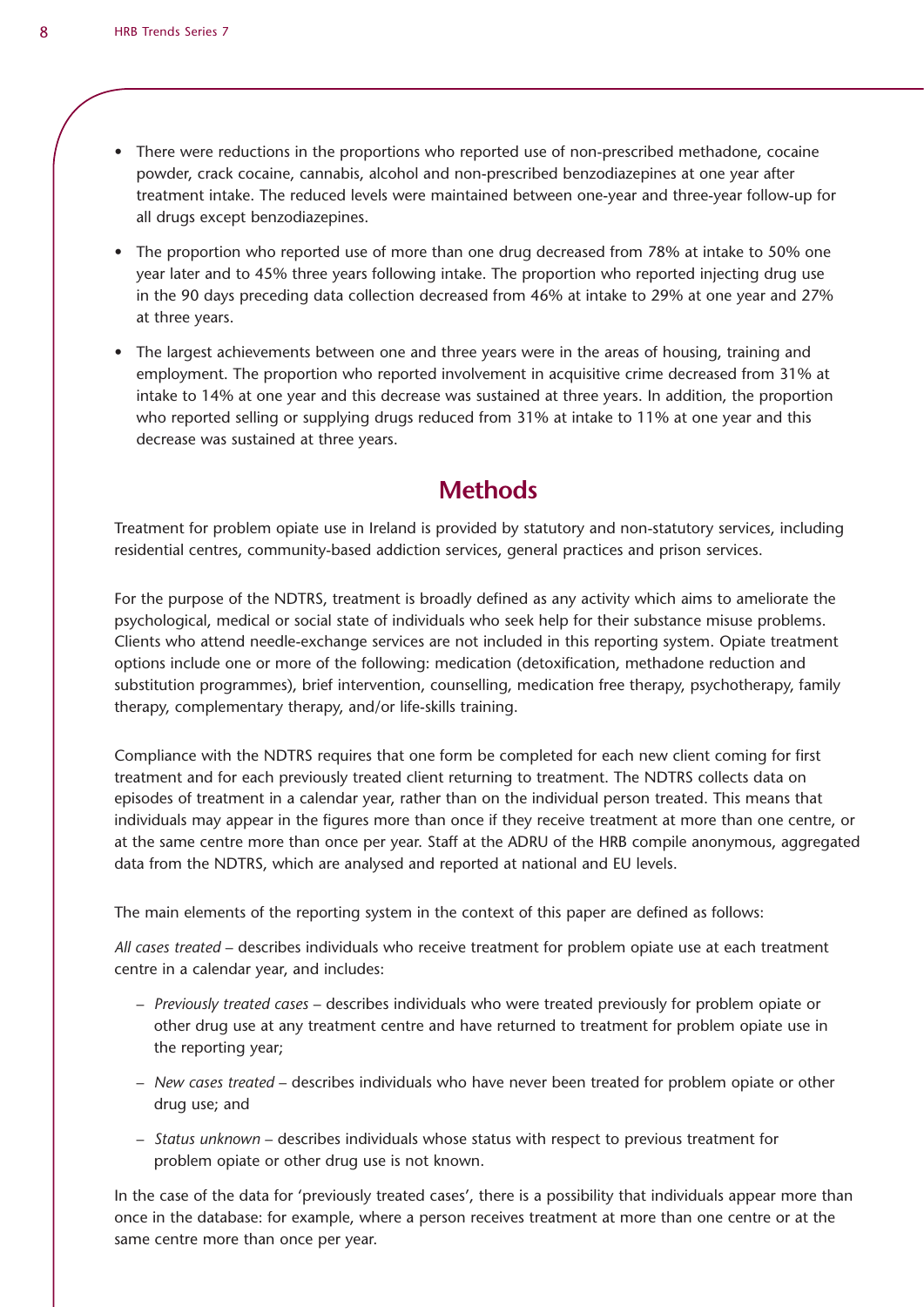# **Analysis**

The data presented in this paper provide a description of cases treated for problem opiate use in Ireland between 2002 and 2007. The analysis provides an outline of the following: numbers treated; types of opiate used; incidence and prevalence of treated cases by year and by place of residence; additional problem substances; opiate-using behaviours; socio-demographic characteristics; service provision; and initial treatment intervention(s) provided.

#### **Numbers treated for problem opiate use**

Of the 11,538 cases in treatment for problem opiate use in 2007, 7,643 (66%) were continuous care cases, that is, cases continuing in methadone treatment from the preceding calendar year and carried forward on 1 January 2007. The number of continuous care cases increased by 36%, from 5,601 in 2002 to 7,643 in 2007 (Table 2). The number of previously treated cases increased by 15%, from 2,252 in 2002 to 2,598 in 2007. The numbers of continuous care cases and previously treated cases are an indicator of a chronic situation and the requirement for addiction services into the future. The number of new cases increased by 42%, from 809 in 2002 to 1,151 in 2007. The numbers of new cases entering treatment are an indirect indicator of recent trends in problem substance use. The number of methadone places increased by 54%, from 4,963 in 2001 (Reynolds *et al*. 2008) to 7,643 in 2007.

|                           |             | 2002   |             | 2003        | 2004         |                 |       | 2005   |              | 2006          |       | 2007        |
|---------------------------|-------------|--------|-------------|-------------|--------------|-----------------|-------|--------|--------------|---------------|-------|-------------|
|                           | $\mathbf n$ | $\%$   | $\mathbf n$ | $\%$        | $\mathsf{n}$ | $\frac{0}{0}$   | n     | $\%$   | $\mathsf{n}$ | $\frac{0}{0}$ | n.    | $\%$        |
| All cases                 | 8804        |        | 9113        |             | 9542         |                 | 10217 |        | 10755        |               | 11538 |             |
| Continuous care cases     | 5601        | (63.3) |             | 5944 (65.2) | 6433         | (67.4)          | 6924  | (67.8) | 7269         | (67.6)        |       | 7643 (66.2) |
| Cases entering treatment  | 3203        | (36.4) |             | 3169 (34.8) |              | 3109 (32.6)     | 3293  | (32.2) |              | 3486 (32.4)   |       | 3895 (33.8) |
| Of whom:                  |             |        |             |             |              |                 |       |        |              |               |       |             |
| Previously treated cases  | 2252        | (25.6) | 2280        | (25.0)      |              | $2265$ $(23.7)$ | 2395  | (23.4) |              | 2352(21.9)    |       | 2598 (22.5) |
| New cases                 | 809         | (9.2)  | 808         | (8.9)       | 737          | (7.7)           | 803   | (7.9)  | 996          | (9.3)         | 1151  | (10.0)      |
| Treatment status unknown* | 142         | (1.6)  | 81          | (0.9)       | 107          | (1.1)           | 95    | (0.9)  | 138          | (1.3)         | 146   | (1.3)       |

#### **Table 2** Opiate cases in treatment, by treatment status (NDTRS 2002–2007)

\* Relevant data not recorded on the NDTRS form returned.

# **Numbers entering treatment for problem opiate use, and types of opiate used**

The remainder of the tabular analysis in this paper is based on 20,155 cases who lived in one of the four HSE regions and entered treatment for problem opiate use between 2002 and 2007. This represents an average of 3,359 cases entering treatment each year.

Table 3 presents the total number of opiate cases entering treatment in the years 2002–2007. The total number in each year includes cases reporting opiates as their main problem substance (shown separately in Table 5) and cases reporting opiates as an additional problem substance (shown separately in Table 6).

Of the 20,155 opiate cases entering treatment in the six-year period, 18,918 reported opiates as their main problem substance (Table 5) and 4,470 reported opiates as an additional problem substance (Table 6). These figures represent a considerable overlap, as 3,233 cases reported one type of opiate as their main problem substance and another type of opiate as an additional problem substance.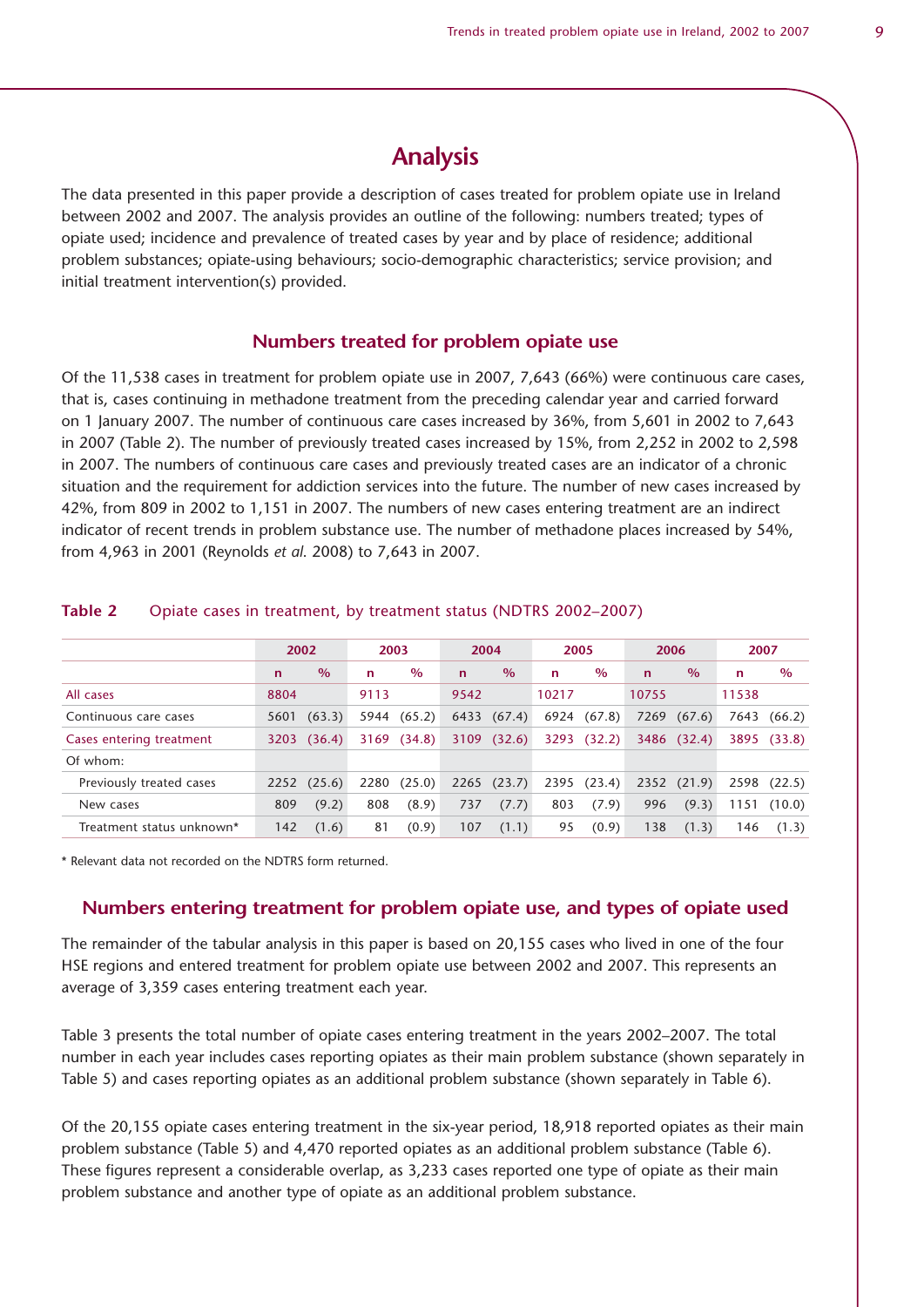Of the 20,155 opiate cases in the years 2002 to 2007, 19,105 (95%) used heroin, 3,519 (15%) used either prescribed (509) or street (3,010) methadone, and 898 (4%) used other opiates (which included categories such as 'unspecified opiates' and 'analgesics containing an opiate compound').

Overall, the number of opiate cases specifying heroin use increased by 20% between 2002 and 2007. Following a steady decrease between 2002 and 2004, the number increased substantially in the years 2005–2007 (Table 3).

The number of cases reporting problem methadone use decreased by 17% overall, from 599 in 2002 to 498 in 2007, despite a peak of 648 cases in 2005 (Table 3). The number of cases reporting other opiates (including unspecified opiates and analgesics containing an opiate compound) as a problem substance increased by 22%, from 147 in 2002 to 179 in 2007.

In total, 3,519 cases entered treatment for problem methadone use between 2002 and 2007. Although the overall number of cases decreased by 17%, street methadone use decreased by 25%, while prescribed methadone use increased by 164% (Table 4). In 2007, the majority (87%) used street methadone, while the remaining 13% used prescribed methadone. The cases using prescribed methadone were entering a detoxification facility after a period on methadone substitution.

There was an increase of 16% in the number of cases who reported opiates (including heroin, methadone or other opiates) as their main problem substance, from 3,077 cases in 2002 to 3,575 cases in 2007 (Table 5). The number of cases who reported an opiate as an additional problem substance increased by 6%, from 713 in 2002 to 757 in 2007 (Table 6).

The number of **new cases** who entered treatment and reported heroin as a problem substance increased by 36% between 2002 and 2007, compared to a 15% increase among previously treated cases. The number of new cases reporting methadone as a problem substance was relatively small and decreased by 21% between 2002 and 2007, compared to a 17% decrease among **previously treated cases**. Although the proportion of new cases reporting problem use of another type of opiate was small, the number of such cases increased by 169%, from 32 in 2002 to 86 in 2007 (Table 3).

|                            | 2002         |        | 2003         |        | 2004        |               | 2005         |        | 2006        |        | 2007        |        |
|----------------------------|--------------|--------|--------------|--------|-------------|---------------|--------------|--------|-------------|--------|-------------|--------|
|                            | $\mathsf{n}$ | $\%$   | $\mathsf{n}$ | $\%$   | $\mathbf n$ | $\frac{0}{0}$ | $\mathsf{n}$ | $\%$   | $\mathbf n$ | $\%$   | $\mathbf n$ | $\%$   |
| All cases                  | 3203         |        | 3169         |        | 3109        |               | 3293         |        | 3486        |        | 3895        |        |
| Heroin                     | 3066         | (80.4) | 3008         | (80.4) | 2951        | (80.3)        | 3085         | (79.7) | 3314        | (81.5) | 3681        | (84.5) |
| Methadone                  | 599          | (15.7) | 581          | (15.5) | 580         | (15.8)        | 648          | (16.7) | 613         | (15.1) | 498         | (11.4) |
| Other opiates <sup>†</sup> | 147          | (3.9)  | 151          | (4.0)  | 143         | (3.9)         | 137          | (3.5)  | 141         | (3.5)  | 179         | (4.1)  |
| Previously treated cases   | 2252         |        | 2280         |        | 2265        |               | 2395         |        | 2352        |        | 2598        |        |
| Heroin                     | 2154         | (79.6) | 2161         | (80.7) | 2169        | (79.5)        | 2271         | (79.9) | 2263        | (82.3) | 2485        | (84.4) |
| Methadone                  | 446          | (16.5) | 411          | (15.3) | 475         | (17.4)        | 497          | (17.5) | 414         | (15.0) | 371         | (12.6) |
| Other opiates              | 106          | (3.9)  | 107          | (4.0)  | 86          | (3.2)         | 73           | (2.6)  | 74          | (2.7)  | 88          | (3.0)  |
| New cases                  | 809          |        | 808          |        | 737         |               | 803          |        | 996         |        | 1151        |        |
| Heroin                     | 778          | (81.8) | 773          | (80.8) | 685         | (83.4)        | 724          | (79.0) | 923         | (81.0) | 1058        | (84.2) |
| Methadone                  | 141          | (14.8) | 145          | (15.2) | 87          | (10.6)        | 132          | (14.4) | 154         | (13.5) | 112         | (8.9)  |
| Other opiates              | 32           | (3.4)  | 39           | (4.1)  | 49          | (6.0)         | 60           | (6.6)  | 63          | (5.5)  | 86          | (6.8)  |
| Treatment status unknown   | 142          |        | 81           |        | 107         |               | 95           |        | 138         |        | 146         |        |

#### **Table 3** Opiate cases entering treatment,\* by treatment status (NDTRS 2002–2007)

\* Excludes cases not normally resident in Ireland.

† Other opiates include unspecified opiates and analgesics containing an opiate compound.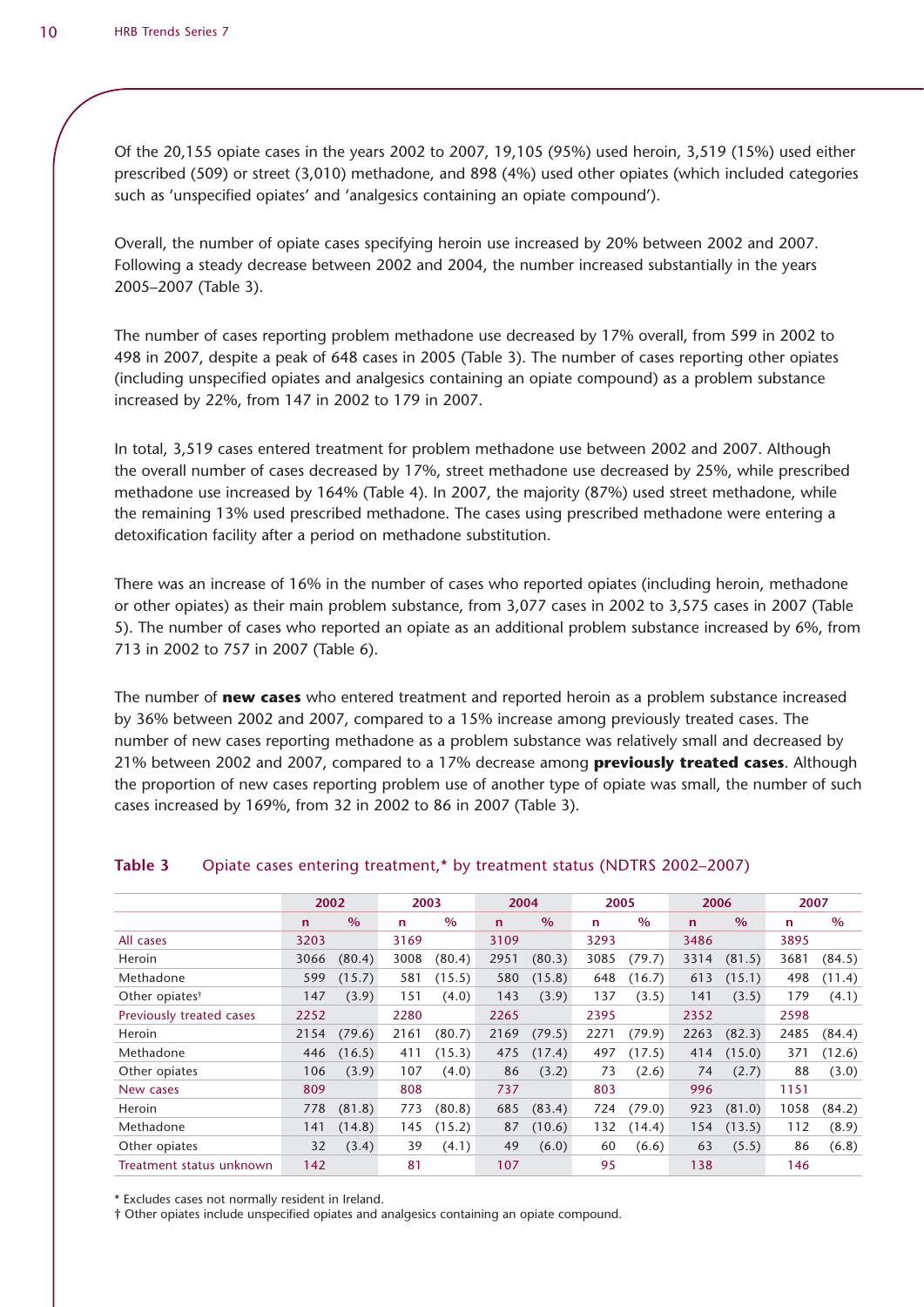|                      | 2002 |               | 2003 |               | 2004 |               | 2005 |               | 2006        |               | 2007 |               |
|----------------------|------|---------------|------|---------------|------|---------------|------|---------------|-------------|---------------|------|---------------|
|                      |      | $\frac{1}{2}$ | n    | $\frac{O}{O}$ | n    | $\frac{O}{O}$ | n    | $\frac{1}{2}$ | $\mathbf n$ | $\frac{1}{2}$ | n    | $\frac{1}{2}$ |
| All cases            | 599  |               | 581  |               | 580  |               | 648  |               | 613         |               | 498  |               |
| Street methadone     | 574  | (95.8)        |      | 581 (100.0)   | 462  | (79.7)        | 442  | (68.2)        | 519         | (84.7)        | 432  | (86.7)        |
| Prescribed methadone | 25   | (4.2)         |      | (0.0)         | 118  | (20.3)        | 206  | (31.8)        | 94          | (15.3)        | 66   | (13.3)        |

### **Table 4** Opiate cases entering treatment\* who reported methadone as a problem substance (NDTRS 2002–2007)

\* Excludes cases not normally resident in Ireland.

# **Table 5** Cases entering treatment\* who reported opiates as their main problem substance, by treatment status (NDTRS 2002–2007)

|                          | 2002        |               | 2003         |               | 2004        |               | 2005         |        | 2006         |               | 2007         |        |
|--------------------------|-------------|---------------|--------------|---------------|-------------|---------------|--------------|--------|--------------|---------------|--------------|--------|
|                          | $\mathbf n$ | $\frac{6}{6}$ | $\mathsf{n}$ | $\frac{6}{6}$ | $\mathbf n$ | $\frac{6}{6}$ | $\mathsf{n}$ | $\%$   | $\mathsf{n}$ | $\frac{6}{6}$ | $\mathsf{n}$ | $\%$   |
| All cases                | 3077        |               | 3029         |               | 2863        |               | 3094         |        | 3280         |               | 3575         |        |
| Heroin                   | 2883        | (93.7)        | 2828         | (93.4)        | 2638        | (92.1)        | 2851         | (92.1) | 3093         | (94.3)        | 3364         | (94.1) |
| Methadone                | 124         | (4.0)         | 123          | (4.1)         | 161         | (5.6)         | 161          | (5.2)  | 108          | (3.3)         | 102          | (2.9)  |
| Other opiates            | 70          | (2.3)         | 78           | (2.6)         | 64          | (2.2)         | 82           | (2.7)  | 79           | (2.4)         | 109          | (3.0)  |
| Previously treated cases | 2181        |               | 2190         |               | 2108        |               | 2281         |        | 2237         |               | 2404         |        |
| Heroin                   | 2025        | (92.8)        | 2035         | (92.9)        | 1933        | (91.7)        | 2111         | (92.5) | 2131         | (95.3)        | 2280         | (94.8) |
| Methadone                | 108         | (5.0)         | 102          | (4.7)         | 143         | (6.8)         | 128          | (5.6)  | 67           | (3.0)         | 78           | (3.2)  |
| Other opiates            | 48          | (2.2)         | 53           | (2.4)         | 32          | (1.5)         | 42           | (1.8)  | 39           | (1.7)         | 46           | (1.9)  |
| New cases                | 761         |               | 759          |               | 654         |               | 722          |        | 912          |               | 1032         |        |
| Heroin                   | 732         | (96.2)        | 720          | (94.9)        | 614         | (93.9)        | 657          | (91.0) | 843          | (92.4)        | 952          | (92.2) |
| Methadone                | 14          | (1.8)         | 18           | (2.4)         | 14          | (2.1)         | 28           | (3.9)  | 32           | (3.5)         | 19           | (1.8)  |
| Other opiates            | 15          | (2.0)         | 21           | (2.8)         | 26          | (4.0)         | 37           | (5.1)  | 37           | (4.1)         | 61           | (5.9)  |

\* Excludes cases not normally resident in Ireland.

#### **Table 6** Cases entering treatment\* who reported opiates as an additional problem substance, by treatment status (NDTRS 2002–2007)

|                          | 2002        |        | 2003         |        | 2004        |               | 2005 |        | 2006        |               | 2007        |               |
|--------------------------|-------------|--------|--------------|--------|-------------|---------------|------|--------|-------------|---------------|-------------|---------------|
|                          | $\mathbf n$ | $\%$   | $\mathsf{n}$ | $\%$   | $\mathbf n$ | $\frac{6}{6}$ | n    | $\%$   | $\mathbf n$ | $\frac{6}{6}$ | $\mathbf n$ | $\frac{6}{2}$ |
| All cases                | 713         |        | 685          |        | 789         |               | 755  |        | 771         |               | 757         |               |
| Heroin                   | 183         | (25.7) | 180          | (26.3) | 313         | (39.7)        | 234  | (31.0) | 221         | (28.7)        | 317         | (41.9)        |
| Methadone                | 475         | (66.6) | 458          | (66.9) | 419         | (53.1)        | 487  | (64.5) | 505         | (65.5)        | 396         | (52.3)        |
| Other opiates            | 77          | (10.8) | 73           | (10.7) | 79          | (10.0)        | 55   | (7.3)  | 62          | (8.0)         | 70          | (9.2)         |
| Previously treated cases | 506         |        | 472          |        | 550         |               | 503  |        | 456         |               | 451         |               |
| Heroin                   | 129         | (24.6) | 126          | (25.8) | 200         | (35.1)        | 125  | (24.3) | 93          | (20.1)        | 143         | (30.8)        |
| Methadone                | 338         | (64.4) | 309          | (63.2) | 330         | (58.0)        | 364  | (70.7) | 344         | (74.3)        | 290         | (62.5)        |
| Other opiates            | 58          | (11.0) | 54           | (11.0) | 39          | (6.9)         | 26   | (5.0)  | 26          | (5.6)         | 31          | (6.7)         |
| New cases                | 187         |        | 190          |        | 121         |               | 146  |        | 188         |               | 164         |               |
| Heroin                   | 46          | (24.2) | 53           | (26.8) | 37          | (30.1)        | 36   | (24.0) | 57          | (29.4)        | 67          | (39.0)        |
| Methadone                | 127         | (66.8) | 127          | (64.1) | 73          | (59.3)        | 98   | (65.3) | 120         | (61.9)        | 86          | (50.0)        |
| Other opiates            | 17          | (8.9)  | 18           | (9.1)  | 13          | (10.6)        | 16   | (10.7) | 17          | (8.8)         | 19          | (11.0)        |

\* Excludes cases not normally resident in Ireland.

## **Incidence and prevalence of treated opiate use by year**

Annual rates for the incidence (new cases) and prevalence (all cases) of treated opiate use between 2002 and 2007 are expressed per 100,000 of the population aged 15–64 years, based on the census figures for 2002 and 2006 and CSO estimated figures for 2007 (CSO 2007, 2008).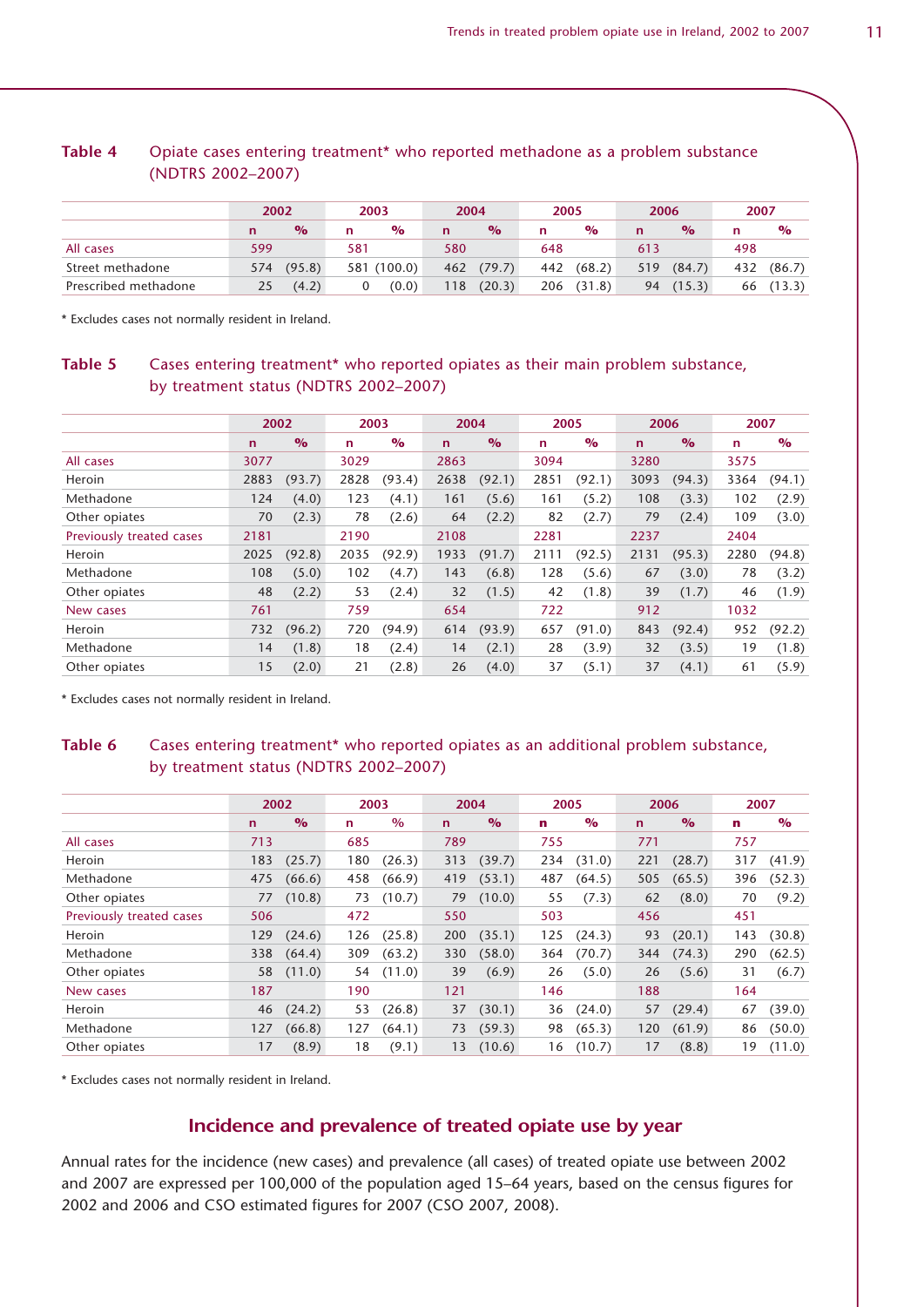Figure 1 presents the annual incidence and prevalence of cases treated for opiates as their main problem substance. The incidence increased by 22%, with the numbers fluctuating from 28 in 2002, to 24 in 2004 and to 35 in 2007. The prevalence data include all cases entering treatment each year and all cases carried over from the previous year. The prevalence increased by 15%, from 326 in 2002 to 376 in 2007.



#### **Figure 1** Incidence and prevalence of cases treated for opiates as their main problem substance, per 100,000 of the 15–64-year-old population (NDTRS 2002–2007; CSO 2007, 2008)

Figure 2 presents the annual incidence of Dublin-resident and non-Dublin-resident cases treated for opiates as their main problem substance. While the incidence of Dublin cases decreased by 19% between 2002 and 2007, that of non-Dublin cases increased by 126%.



**Figure 2** Incidence of cases treated for opiates as their main problem substance, per 100,000 of the 15–64-year-old population in Dublin and outside Dublin (NDTRS 2002–2007; CSO 2007, 2008)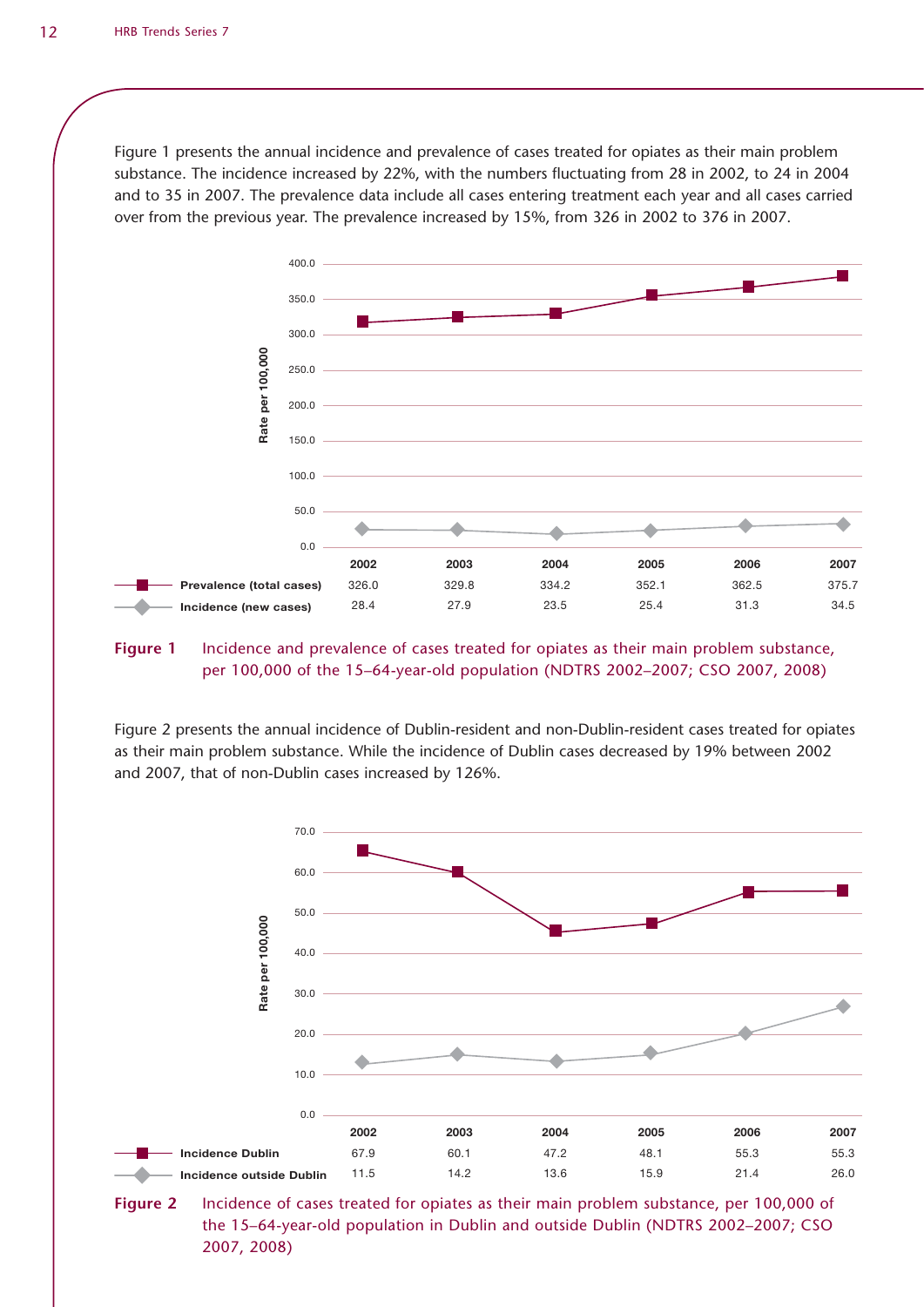### **Incidence and prevalence of treated opiate use by place of residence**

Almost half (49%) of all cases entering treatment in 2007 who reported opiates as their main problem substance lived in the HSE Dublin Mid-Leinster Region, while 30% lived in the HSE Dublin North East Region (Table 7). One-tenth of cases lived in the HSE South and HSE West regions.

In 2007, 34% of new cases treated for opiates as their main problem substance lived in the HSE Dublin Mid-Leinster Region and a further 34% lived in the HSE Dublin North East Region. The lowest proportion (14%) lived in the HSE West Region (Table 7).

|                                |              | 2002          | 2003 |               | 2004        |               | 2005        |               | 2006        |               | 2007        |               |
|--------------------------------|--------------|---------------|------|---------------|-------------|---------------|-------------|---------------|-------------|---------------|-------------|---------------|
| <b>HSE region of residence</b> | $\mathsf{n}$ | $\frac{0}{0}$ | n.   | $\frac{0}{0}$ | $\mathbf n$ | $\frac{0}{0}$ | $\mathbf n$ | $\frac{0}{0}$ | $\mathbf n$ | $\frac{0}{0}$ | $\mathbf n$ | $\frac{0}{0}$ |
| All cases                      | 3077         |               | 3029 |               | 2863        |               | 3094        |               | 3280        |               | 3575        |               |
| Dublin North East              | 1005         | (32.7)        | 1158 | (38.2)        | 982         | (34.3)        | 1154        | (37.3)        | 1106        | (33.7)        | 1084        | (30.3)        |
| Dublin Mid-Leinster            | 1820         | (59.1)        | 1561 | (51.5)        | 1620        | (56.6)        | 1575        | (50.9)        | 1639        | (50.0)        | 1736        | (48.6)        |
| South                          | 137          | (4.5)         | 174  | (5.7)         | 162         | (5.7)         | 233         | (7.5)         | 309         | (9.4)         | 382         | (10.7)        |
| West                           | 115          | (3.7)         | 136  | (4.5)         | 99          | (3.5)         | 132         | (4.3)         | 226         | (6.9)         | 373         | (10.4)        |
| Previously treated cases       | 2181         |               | 2190 |               | 2108        |               | 2281        |               | 2237        |               | 2404        |               |
| Dublin North East              | 701          | (32.1)        | 845  | (38.6)        | 745         | (35.3)        | 850         | (37.3)        | 716         | (32.0)        | 679         | (28.2)        |
| Dublin Mid-Leinster            | 1338         | (61.3)        | 1150 | (52.5)        | 1206        | (57.2)        | 1228        | (53.8)        | 1234        | (55.2)        | 1321        | (55.0)        |
| South                          | 80           | (3.7)         | 110  | (5.0)         | 102         | (4.8)         | 121         | (5.3)         | 164         | (7.3)         | 191         | (7.9)         |
| West                           | 62           | (2.8)         | 85   | (3.9)         | 55          | (2.6)         | 82          | (3.6)         | 123         | (5.5)         | 213         | (8.9)         |
| New cases                      | 761          |               | 759  |               | 654         |               | 722         |               | 912         |               | 1032        |               |
| Dublin North East              | 262          | (34.4)        | 284  | (37.4)        | 197         | (30.1)        | 267         | (37.0)        | 336         | (36.8)        | 355         | (34.4)        |
| Dublin Mid-Leinster            | 403          | (53.0)        | 368  | (48.5)        | 361         | (55.2)        | 300         | (41.6)        | 337         | (37.0)        | 350         | (33.9)        |
| South                          | 53           | (7.0)         | 64   | (8.4)         | 57          | (8.7)         | 109         | (15.1)        | 140         | (15.4)        | 180         | (17.4)        |
| West                           | 43           | (5.7)         | 43   | (5.7)         | 39          | (6.0)         | 46          | (6.4)         | 99          | (10.9)        | 147         | (14.2)        |
| Treatment status unknown       | 42           |               | 29   |               | 40          |               | 37          |               | 54          |               | 50          |               |

## Table 7 Cases entering treatment\* who reported opiates as their main problem substance, by HSE region of residence and by treatment status (NDTRS 2002–2007)

\* Excludes cases not normally resident in Ireland.

Table 8 presents the number of new cases entering treatment in the period 2002–2007 who reported opiates as their main problem substance, by regional drugs task force (RDTF) area of residence. The South West and North Dublin RDTF areas reported the highest numbers; the North West RDTF area reported the lowest numbers.

Table 8 New cases entering treatment<sup>\*</sup> who reported opiates as their main problem substance, by regional drugs task force (RDTF) area of residence (NDTRS 2002–2007)

| <b>RDTF</b> area of residence                | <b>Number</b> | $\%$  |
|----------------------------------------------|---------------|-------|
| All new cases                                | 4840          | 100.0 |
| South West (of Dublin and Wicklow and all of |               |       |
| Kildare)                                     | 1314          | 27.1  |
| North Dublin City and County                 | 1301          | 26.9  |
| North Eastern                                | 400           | 8.3   |
| East Coast (of Dublin and Wicklow)           | 398           | 8.2   |
| South Eastern                                | 387           | 8.0   |
| Midland                                      | 335           | 6.9   |
| Southern                                     | 231           | 4.8   |
| Mid-Western                                  | 229           | 4.7   |
| Western                                      | 145           | 3.0   |
| North West                                   | 43            | 0.9   |
| Address in Ireland unknown                   | 57            | 1.2   |

\* Excludes cases not normally resident in Ireland.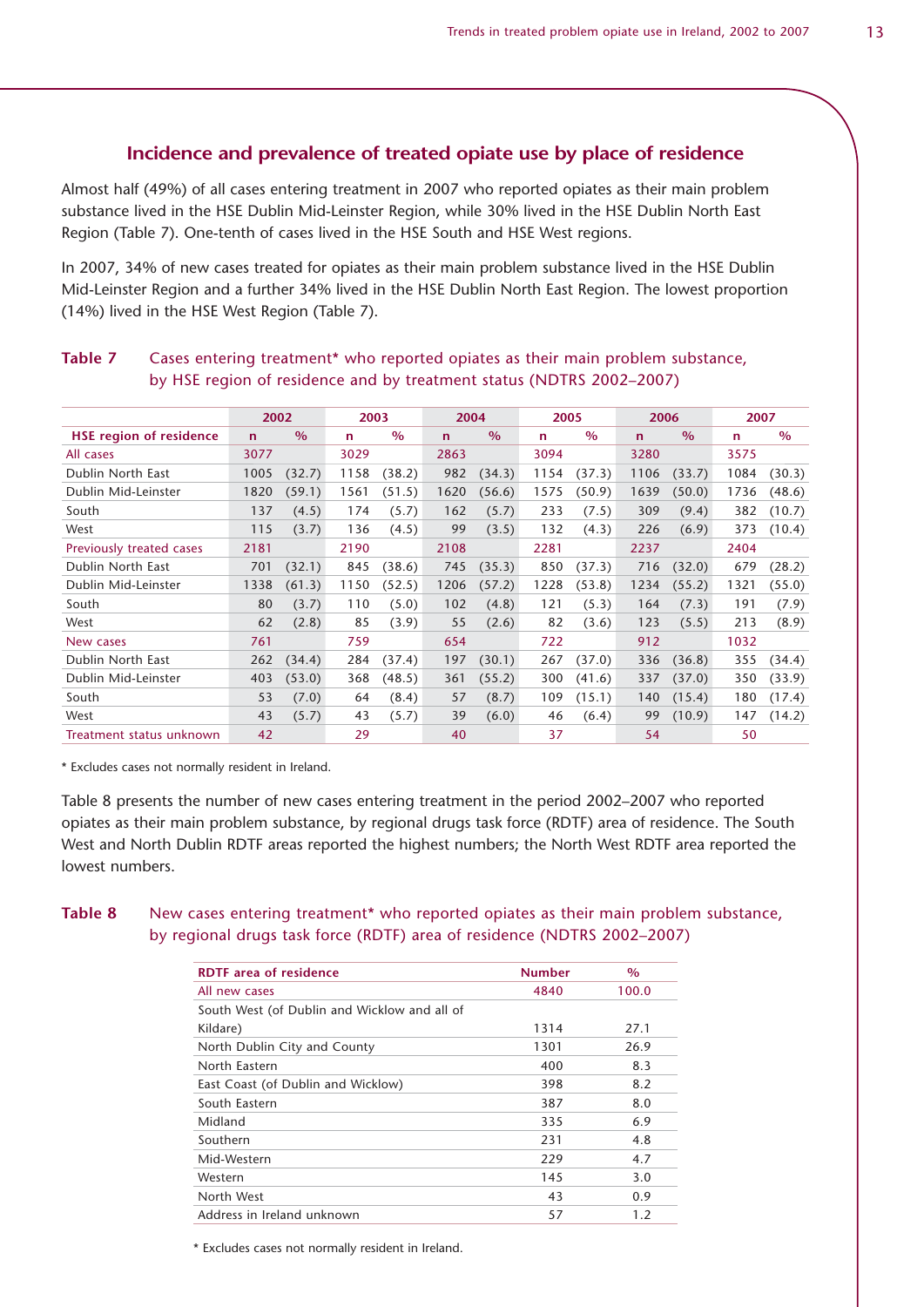In 1996, NDTRS data were used to identify a number of local areas with problematic heroin use (Ministerial Task Force 1996). These areas were later designated as local drugs task force (LDTF) areas. The number of new opiate cases entering treatment for problem opiate use was highest in the North Inner City LDTF area, followed by the Clondalkin and Dublin North East LDTF areas (Table 9). Lower numbers of cases lived in the Canal Communities and Bray LDTF areas. The lower than expected number of new opiate cases in the Bray LDTF area may have been influenced by treatment availability in the area and low levels of participation in the NDTRS by service providers prior to 2007.

### **Table 9** New cases entering treatment\* who reported opiates as their main problem substance, by local drugs task force (LDTF) area of residence (NDTRS 2002–2007)

| LDTF, or other, area of residence | <b>Number</b> | $\%$  |
|-----------------------------------|---------------|-------|
| All new cases                     | 4840          | 100.0 |
| North Inner City                  | 346           | 7.1   |
| Clondalkin                        | 284           | 5.9   |
| Dublin North East                 | 270           | 5.6   |
| Tallaght                          | 261           | 5.4   |
| Dun Laoghaire-Rathdown            | 241           | 5.0   |
| South Inner City                  | 239           | 4.9   |
| Finglas-Cabra                     | 181           | 3.7   |
| Ballymun                          | 158           | 3.3   |
| Blanchardstown                    | 127           | 2.6   |
| Ballyfermot                       | 126           | 2.6   |
| Dublin 12                         | 101           | 2.1   |
| <b>Canal Communities</b>          | 85            | 1.8   |
| Bray                              | 62            | 1.3   |
| Rest of Dublin                    | 706           | 14.6  |
| Outside Dublin (excluding Bray)   | 1653          | 34.2  |

\* Excludes cases not normally resident in Ireland.

In order to adjust for variation in population size by geographical area, the incidence of treated opiate use in each area was calculated using the annual average number of new cases for the six-year period living in each of the 10 regional drugs task force areas, 26 counties and 32 local health office areas; this average was divided by the population aged 15–64 years living in the respective regional drugs task force areas and counties, using the census figures for 2002 and 2006 and CSO estimated figures for 2007, and for local health office areas using CSO estimated figures for 2007 only CSO (2007, 2008).

Between 2002 and 2007, the average annual incidence of new cases treated for opiates as their main problem substance was highest in the North Dublin City and County RDTF area (at 60 cases per 100,000 of the 15–64-year-old population), followed by the South West RDTF area (Kildare and parts of Dublin and Wicklow) (at 50 cases), and the Midland RDTF area (at 35 cases) (Figure 3). The North West RDTF area had the lowest incidence, at four cases per 100,000, indicating one or both of the following: lower rates of opiate use in this area than in the rest of Ireland, or lower access to or uptake of appropriate treatment services. The former is the most likely explanation.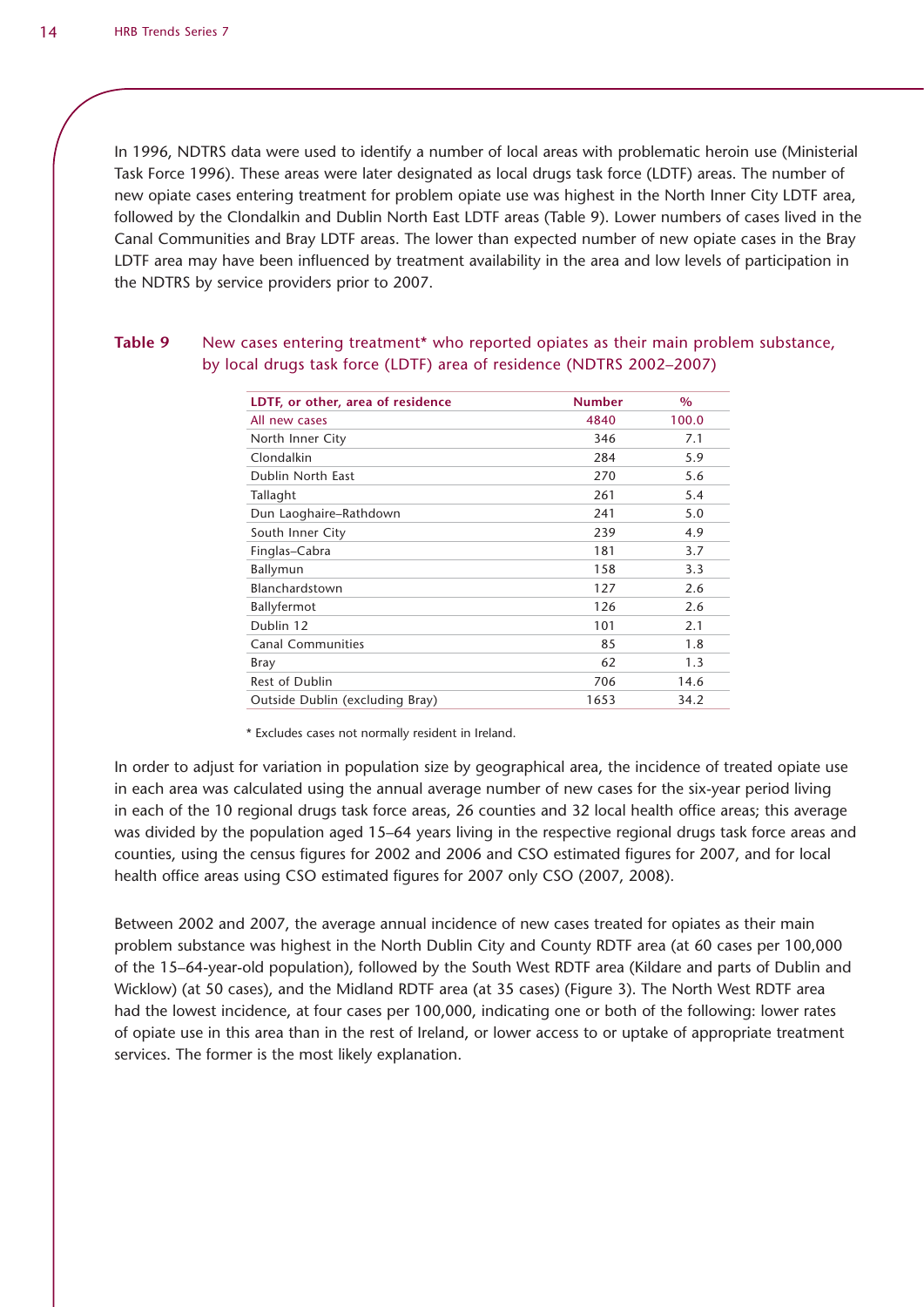

**Figure 3** Average annual incidence of cases treated for opiates as their main problem substance, by regional drugs task force area of residence, per 100,000 of the 15–64-year-old population (NDTRS 2002–2007; CSO 2007, 2008)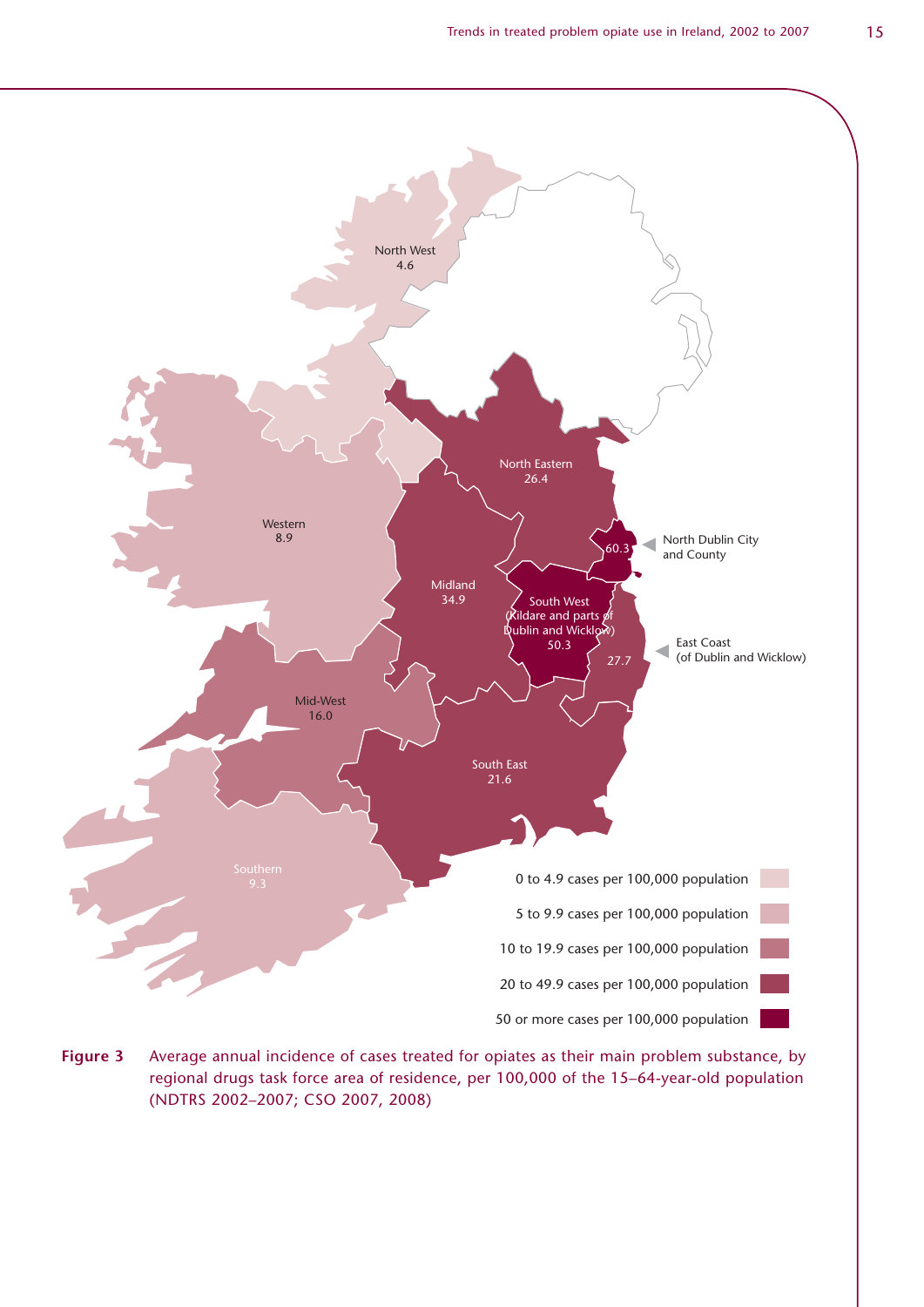Data presented by county indicate that the highest numbers of new cases reporting opiates as their main problem substance between 2002 and 2007 lived in Dublin, and the lowest numbers lived in Leitrim, Sligo and Monaghan (Table 10).

| <b>County of residence</b> | <b>Number</b> | $\frac{0}{0}$ |
|----------------------------|---------------|---------------|
| All new cases              | 4840          | 100.0         |
| Dublin                     | 2767          | 57.2          |
| Cork                       | 206           | 4.3           |
| Louth                      | 188           | 3.9           |
| Limerick                   | 171           | 3.5           |
| Kildare                    | 163           | 3.4           |
| Meath                      | 157           | 3.2           |
| Wicklow                    | 140           | 2.9           |
| Wexford                    | 124           | 2.6           |
| Laois                      | 123           | 2.5           |
| Westmeath                  | 116           | 2.4           |
| Carlow                     | 109           | 2.3           |
| Galway                     | 102           | 2.1           |
| Waterford                  | 94            | 1.9           |
| Offaly                     | 67            | 1.4           |
| Cavan                      | 45            | 0.9           |
| Clare                      | 32            | 0.7           |
| Kilkenny                   | 31            | 0.6           |
| Donegal                    | 30            | 0.6           |
| Longford                   | 29            | 0.6           |
| Roscommon                  | 29            | 0.6           |
| Tipperary (SR)             | 29            | 0.6           |
| Tipperary (NR)             | 25            | 0.5           |
| Kerry                      | 23            | 0.5           |
| Mayo                       | 14            | 0.3           |
| Monaghan                   | 9             | 0.2           |
| Sligo                      | 9             | 0.2           |
| Leitrim                    | $\tilde{}$    | 0.1           |
| Address in Ireland unknown | $\tilde{}$    | 0.1           |

### **Table 10** New cases entering treatment\* who reported opiates as their main problem substance, by county of residence (NDTRS 2002–2007)

\* Excludes cases not normally resident in Ireland.

~ Numbers of cases less than five cannot be reported.

The average annual incidence of new cases treated for opiates as their main problem substance was examined by county for the period 2002–2007 (Figure 4). The average incidence for the period was highest in Dublin and Carlow (with over 54 cases per 100,000 of the 15–64-year-old population) followed by Laois, Louth, Westmeath, and Wicklow (with between 28 and 48 cases). The incidence was lowest in counties located mainly in the west and north-west of the country (with between 3 and 5 cases per 100,000).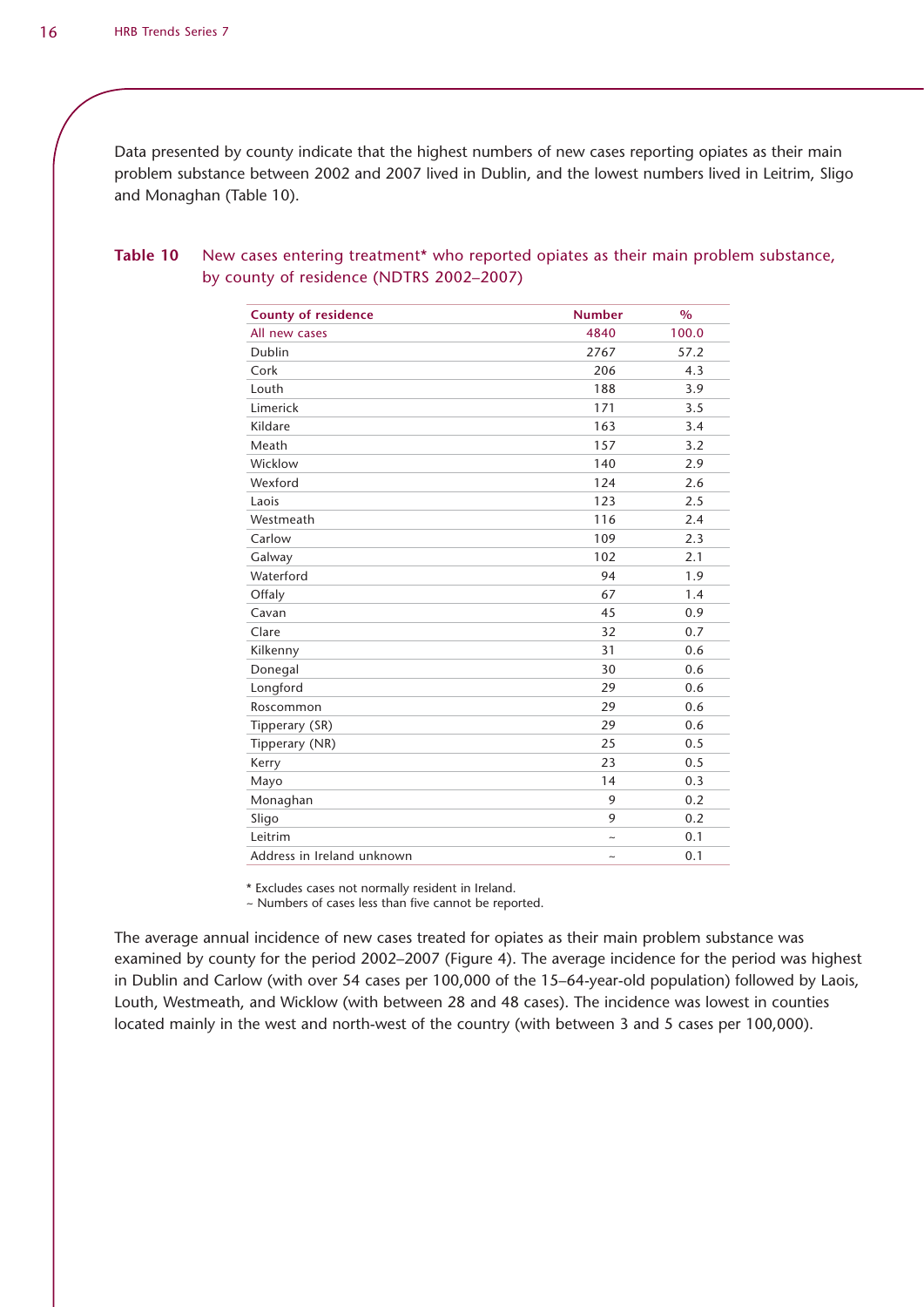

**Figure 4** Average annual incidence of cases treated for opiates as their main problem substance, by county of residence, per 100,000 of the 15–64-year-old population (NDTRS 2002–2007; CSO 2007, 2008)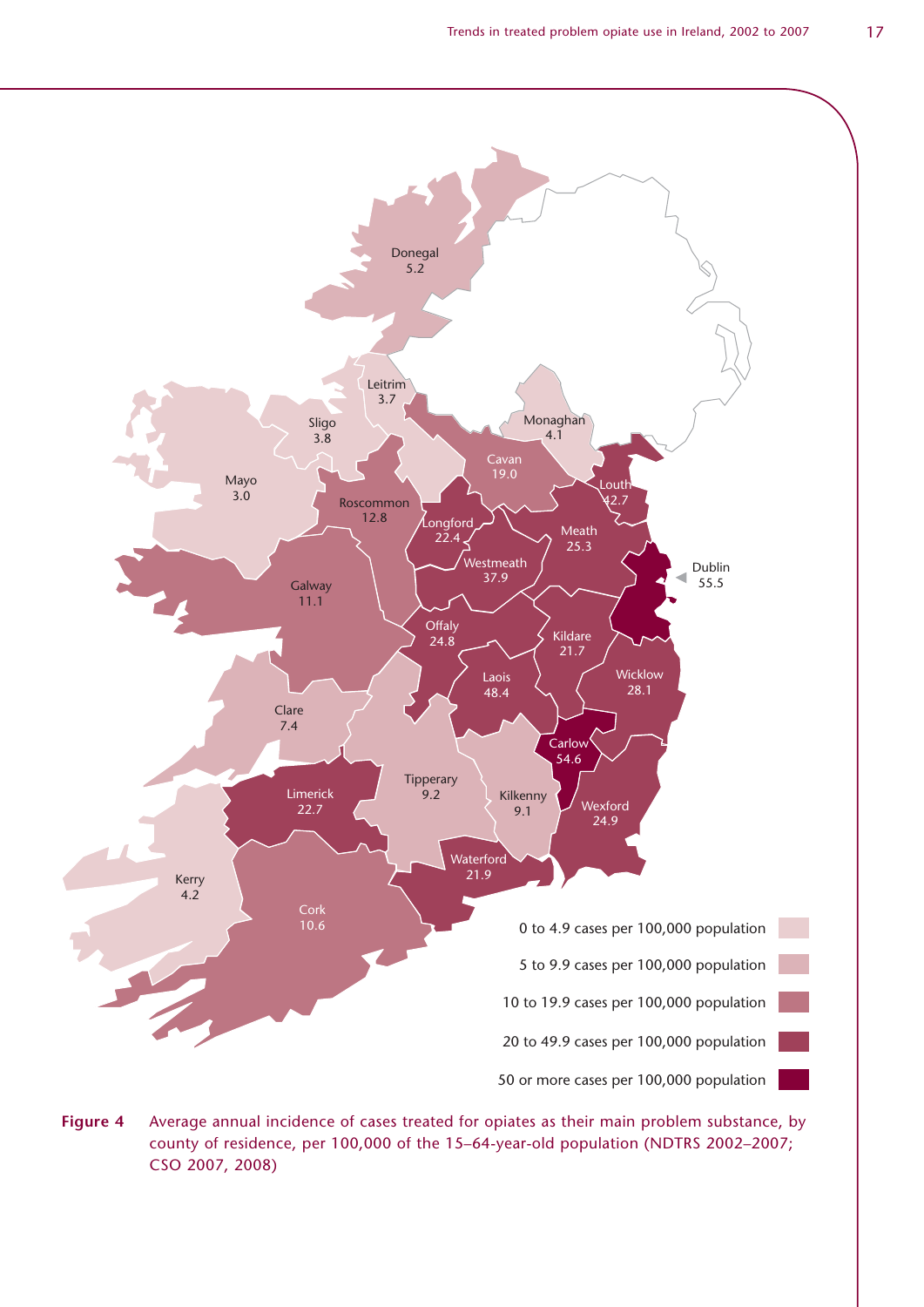The highest numbers of new cases reporting opiates as their main problem substance between 2002 and 2007 lived in Dublin West, Dublin North Central and Dublin North West local health office (LHO) areas; the lowest number lived in the Sligo/Leitrim LHO area (Table 11).

| LHO area of residence          | <b>Number</b> | $\frac{0}{0}$ |
|--------------------------------|---------------|---------------|
| All new cases                  | 4840          | 100.0         |
| Dublin West                    | 491           | 10.1          |
| Dublin North Central           | 478           | 9.9           |
| North West Dublin              | 439           | 9.1           |
| North Dublin                   | 381           | 7.9           |
| Dublin South West              | 375           | 7.7           |
| Dublin South City              | 322           | 6.7           |
| Cork                           | 206           | 4.3           |
| Laois/Offaly                   | 190           | 3.9           |
| Louth                          | 188           | 3.9           |
| Limerick                       | 171           | 3.5           |
| Kildare and South West Wicklow | 167           | 3.5           |
| Dublin South                   | 164           | 3.4           |
| Meath                          | 157           | 3.2           |
| Longford/Westmeath             | 145           | 3.0           |
| Carlow/Kilkenny                | 140           | 2.9           |
| Wexford                        | 124           | 2.6           |
| Dublin South East              | 117           | 2.4           |
| Wicklow (East coast)           | 117           | 2.4           |
| Galway                         | 102           | 2.1           |
| Waterford                      | 94            | 1.9           |
| Cavan/Monaghan                 | 54            | 1.1           |
| Clare                          | 32            | 0.7           |
| Donegal                        | 30            | 0.6           |
| Roscommon                      | 29            | 0.6           |
| <b>Tipperary SR</b>            | 29            | 0.6           |
| <b>Tipperary NR</b>            | 25            | 0.5           |
| Kerry                          | 23            | 0.5           |
| Mayo                           | 14            | 0.3           |
| Sligo/Leitrim                  | 13            | 0.3           |
| LHO area unknown               | 23            | 0.5           |

#### **Table 11** New cases entering treatment\* who reported opiates as their main problem substance, by local health office (LHO) area of residence (NDTRS 2002–2007)

\* Excludes cases not normally resident in Ireland.

The average annual incidence of new cases treated for opiates as their main problem substance was examined by LHO area of residence for the period 2002–2007 (Figure 5). The incidence was highest in Dublin North Central, Dublin West, Dublin South West, Dublin North West, and Dublin South City areas (with over 50 cases per 100,000 of the 15–64-year-old population), followed by Louth, Dublin North, Laois/ Offaly, Dublin South and Longford/ Westmeath areas (with over 30 cases). The incidence was lowest in the LHO areas located mainly in the west and north-west of the country (with between 3 and 5 cases).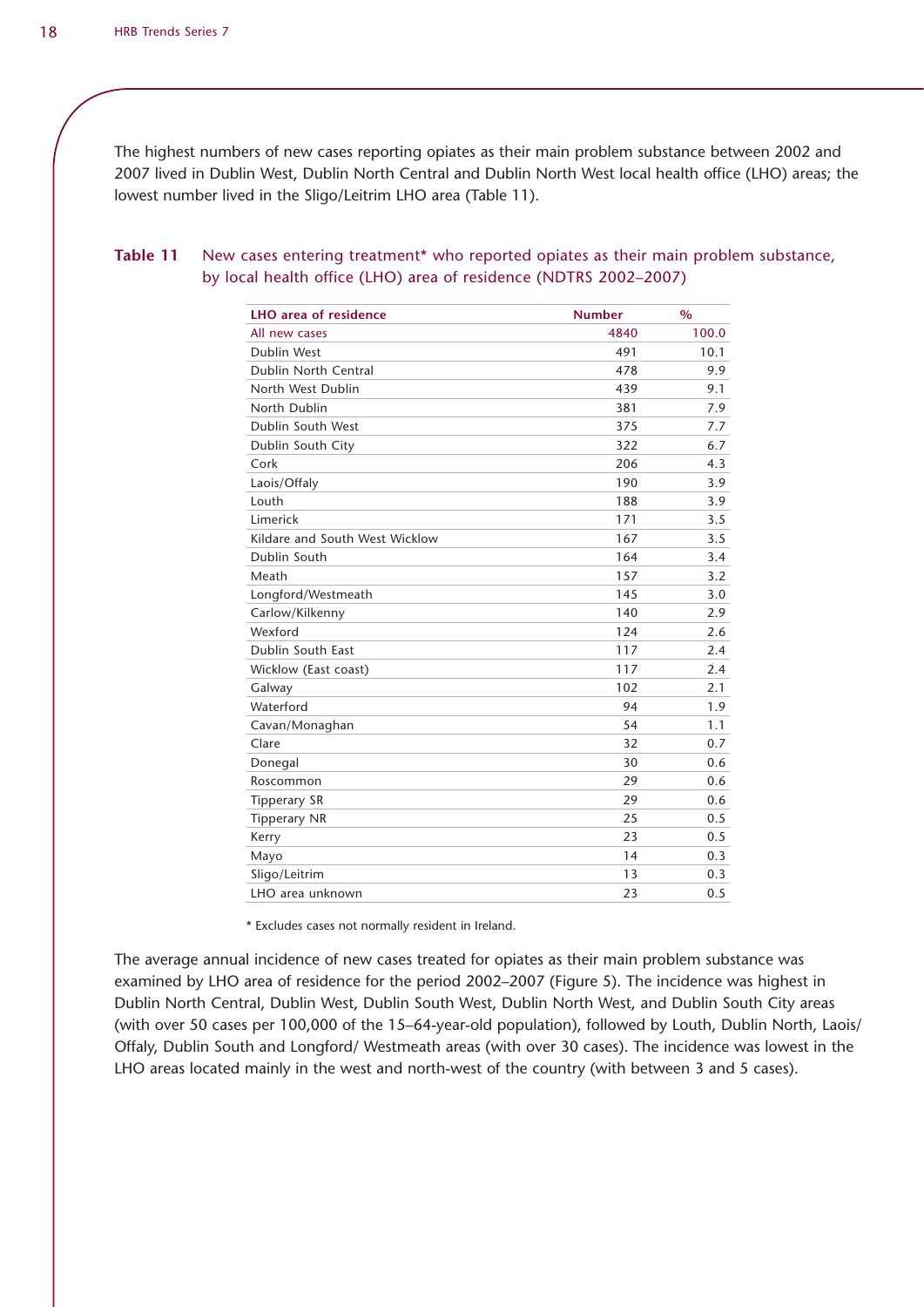

**Figure 5** Average annual incidence of cases treated for opiates as their main problem substance, by local health office (LHO) area, per 100,000 of the 15–64-year-old population (NDTRS 2002–2007; CSO 2007, 2008)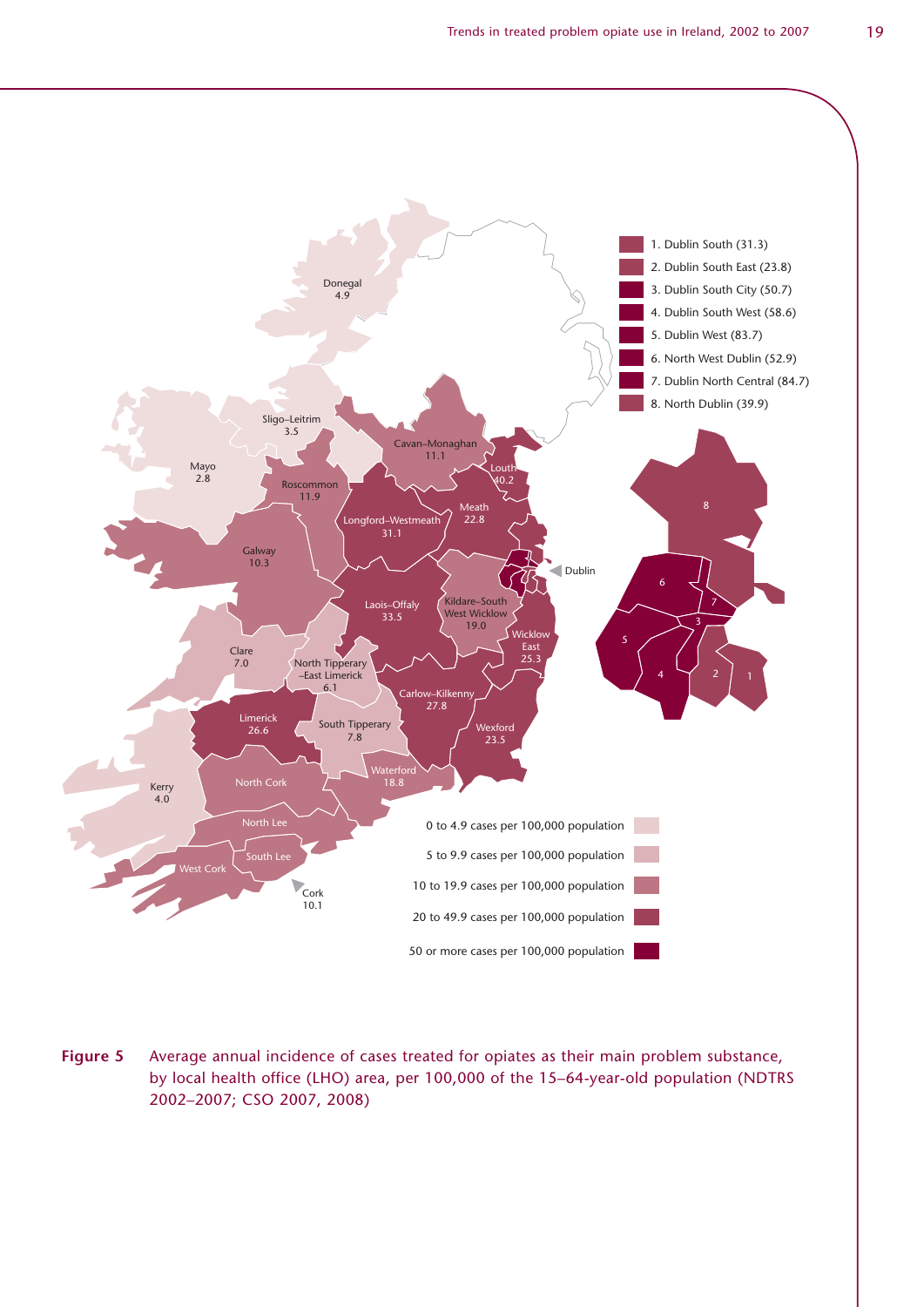# **Main problem substance where opiates were an additional problem substance**

In 2007 the main problem substances associated with opiates as an additional problem substance were other opiates (56%) and, to a lesser extent, alcohol (16%) and cocaine (12%) (Table 12).

#### **Table 12** Main problem substance used by cases entering treatment\* who reported opiates as an additional problem substance (NDTRS 2002–2007)

|                                                                  | 2002<br>2003     |        |                  | 2004           |                | 2005                    |             | 2006                    |                | 2007          |             |        |
|------------------------------------------------------------------|------------------|--------|------------------|----------------|----------------|-------------------------|-------------|-------------------------|----------------|---------------|-------------|--------|
| Cases reporting opiates<br>as an additional problem<br>substance | 713              |        | 685              |                | 789            |                         | 755         |                         | 771            |               | 757         |        |
| Main problem substance                                           | $\mathsf{n}$     | $\%$   | $\mathbf n$      | $\frac{6}{10}$ | $\mathsf{n}$   | $\mathbf{O}/\mathbf{O}$ | $\mathbf n$ | $\mathbf{O}/\mathbf{O}$ | $\mathbf n$    | $\frac{1}{2}$ | $\mathbf n$ | $\%$   |
| Other opiates                                                    | 587              | (82.3) | 545              | (79.6)         | 543            | (68.8)                  | 556         | (73.6)                  | 565            | (73.3)        | 437         | (57.7) |
| Alcohol                                                          | $n.a.^{\dagger}$ |        | $n.a.^{\dagger}$ |                | 98             | (12.4)                  | 85          | (11.3)                  | 84             | (10.9)        | 124         | (16.4) |
| Cocaine                                                          | 24               | (3.4)  | 57               | (8.3)          | 67             | (8.5)                   | 62          | (8.2)                   | 62             | (8.0)         | 91          | (12.0) |
| Cannabis                                                         | 67               | (9.4)  | 52               | (7.6)          | 32             | (4.1)                   | 31          | (4.1)                   | 36             | (4.7)         | 44          | (5.8)  |
| Benzodiazepines                                                  | 19               | (2.7)  | 16               | (2.3)          | 39             | (4.9)                   | 16          | (2.1)                   | 21             | (2.7)         | 43          | (5.7)  |
| Ecstasy                                                          | $\overline{7}$   | (1.0)  | 8                | (1.2)          | 5              | (0.6)                   | 4           | (0.5)                   | $\overline{2}$ | (0.3)         | 6           | (0.8)  |
| Amphetamines                                                     |                  | (0.1)  | 3                | (0.4)          |                | (0.1)                   | 0           | (0.0)                   |                | (0.1)         | 5           | (0.7)  |
| Volatile inhalants                                               | $\overline{0}$   | (0.0)  |                  | (0.1)          | $\mathbf{0}$   | (0.0)                   | $\mathbf 0$ | (0.0)                   | $\mathbf{0}$   | (0.0)         | 4           | (0.5)  |
| Other                                                            | 8                | (1.1)  | 3                | (0.4)          | $\overline{4}$ | (0.5)                   |             | (0.1)                   | $\mathbf{0}$   | (0.0)         | 3           | (0.4)  |

\* Excludes cases not normally resident in Ireland.

† Not available: the NDTRS did not record alcohol as a main problem substance prior to 2004.

## **Additional problem substances where an opiate was the main problem substance**

The proportion of cases treated for opiates as their main problem substance who reported use of more than one substance decreased from 69% in 2002 to 63% in 2007 (Table 13). The decrease in polysubstance use was observed among both new and previously treated opiate cases, but was more marked among the new cases. The reason for the decrease is not clear; it may be the result of an increase in the number of newer opiate users who have yet to develop chronic polysubstance-using practices, or improved history-taking by service providers. Polysubstance use is one of the factors that can impede successful treatment for problem opiate use. Specific interventions are required to address this problem.

#### **Table 13** Polysubstance use by cases entering treatment<sup>\*</sup> who reported opiates as their main problem substance, by treatment status (NDTRS 2002–2007)

|                          | 2002         |               | 2003         |                         | 2004        |               | 2005 |               | 2006        |               | 2007        |               |
|--------------------------|--------------|---------------|--------------|-------------------------|-------------|---------------|------|---------------|-------------|---------------|-------------|---------------|
|                          | $\mathsf{n}$ | $\frac{6}{2}$ | $\mathsf{n}$ | $\mathbf{O}/\mathbf{O}$ | $\mathbf n$ | $\frac{6}{2}$ | n    | $\frac{6}{2}$ | $\mathbf n$ | $\frac{1}{2}$ | $\mathbf n$ | $\frac{6}{2}$ |
| All cases                | 3077         |               | 3029         |                         | 2863        |               | 3094 |               | 3280        |               | 3575        |               |
| All cases who used more  |              |               |              |                         |             |               |      |               |             |               |             |               |
| than one substance       | 2114         | (68.7)        | 2139         | (70.6)                  | 1932        | (67.5)        | 2120 | (68.5)        | 2261        | (68.9)        | 2239        | (62.6)        |
| Previously treated cases | 2181         |               | 2190         |                         | 2108        |               | 2281 |               | 2237        |               | 2404        |               |
| Previously treated cases |              |               |              |                         |             |               |      |               |             |               |             |               |
| who used more than one   |              |               |              |                         |             |               |      |               |             |               |             |               |
| substance                | 1500         | (68.8)        | 1532         | (70.0)                  | 1449        | (68.7)        | 1566 | (68.7)        | 1559        | (69.7)        | 1555        | (64.7)        |
| New cases                | 761          |               | 759          |                         | 654         |               | 722  |               | 912         |               | 1032        |               |
| New cases who used more  |              |               |              |                         |             |               |      |               |             |               |             |               |
| than one substance       | 540          | (71.0)        | 557          | (73.4)                  | 424         | (64.8)        | 492  | (68.1)        | 608         | (66.7)        | 613         | (59.4)        |
| Treatment status unknown | 42           |               | 29           |                         | 40          |               | 37   |               | 54          |               | 50          |               |

\* Excludes cases not normally resident in Ireland.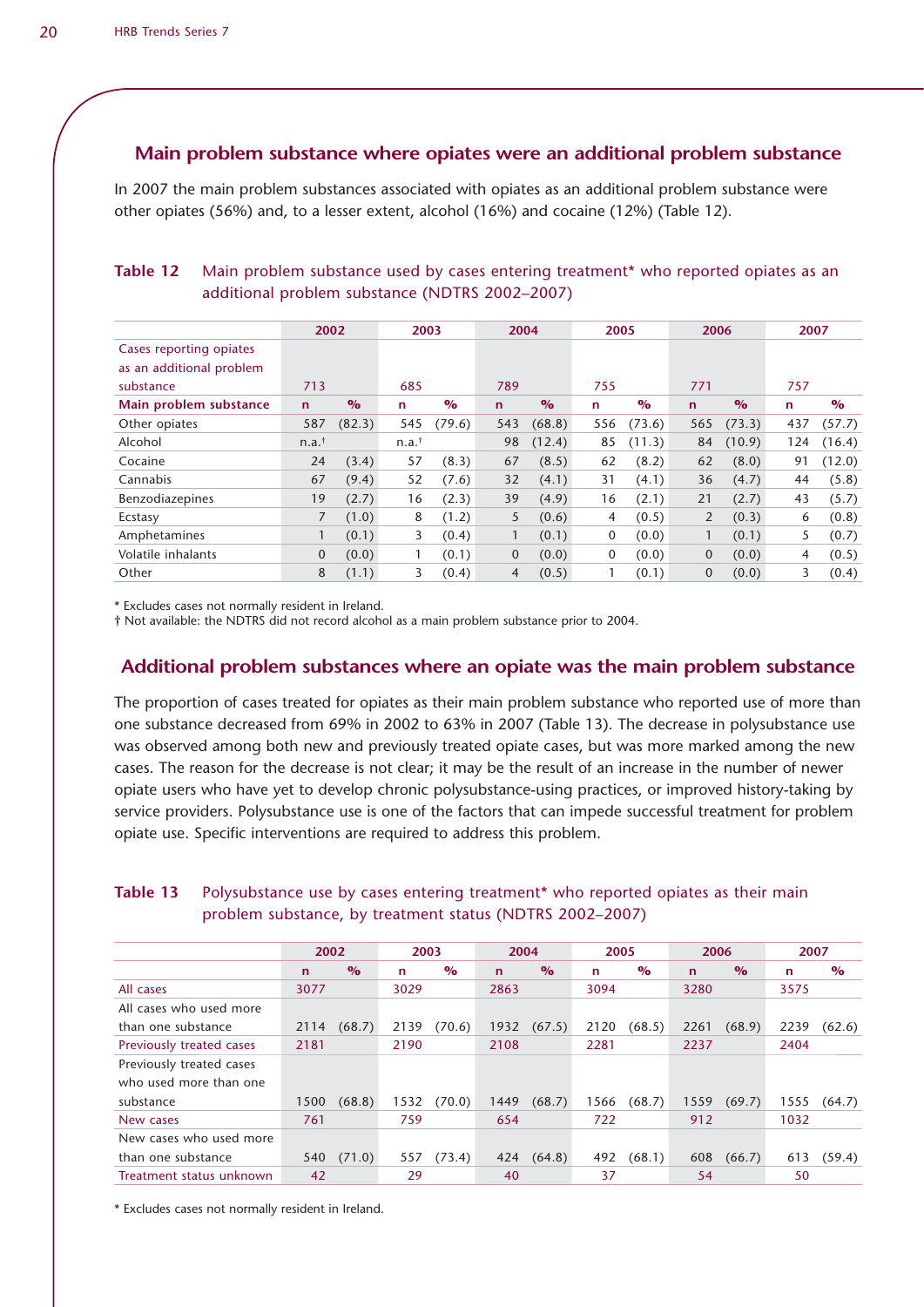Of the cases who entered treatment in 2007 and reported opiates as their main problem substance, 26% reported problem use of two substances, 21% of three substances and 16% of four or more substances (Table 14). During the period under review, when opiate cases reported use of an additional problem substance they most commonly reported one additional substance as part of their current problem substance use. The trends were similar for previously treated and new cases.

|                          | 2002         |               | 2003        |               | 2004 |               | 2005 |                         | 2006        |               | 2007        |               |
|--------------------------|--------------|---------------|-------------|---------------|------|---------------|------|-------------------------|-------------|---------------|-------------|---------------|
| Number of problem        |              |               |             |               |      |               |      |                         |             |               |             |               |
| substances used          | $\mathsf{n}$ | $\frac{6}{2}$ | $\mathbf n$ | $\frac{1}{2}$ | n    | $\frac{O}{O}$ | n    | $\mathbf{O}/\mathbf{O}$ | $\mathbf n$ | $\frac{6}{2}$ | $\mathbf n$ | $\frac{6}{2}$ |
| All cases                | 3077         |               | 3029        |               | 2863 |               | 3094 |                         | 3280        |               | 3575        |               |
| One substance            | 963          | (31.3)        | 890         | (29.4)        | 931  | (32.5)        | 974  | (31.5)                  | 1019        | (31.1)        | 1336        | (37.4)        |
| Two substances           | 912          | (29.6)        | 876         | (28.9)        | 784  | (27.4)        | 886  | (28.6)                  | 848         | (25.9)        | 931         | (26.0)        |
| Three substances         | 678          | (22.0)        | 716         | (23.6)        | 713  | (24.9)        | 695  | (22.5)                  | 736         | (22.4)        | 753         | (21.1)        |
| Four substances          | 524          | (17.0)        | 547         | (18.1)        | 435  | (15.2)        | 539  | (17.4)                  | 677         | (20.6)        | 555         | (15.5)        |
| Previously treated cases | 2181         |               | 2190        |               | 2108 |               | 2281 |                         | 2237        |               | 2404        |               |
| One substance            | 681          | (31.2)        | 658         | (30.0)        | 659  | (31.3)        | 715  | (31.3)                  | 678         | (30.3)        | 849         | (35.3)        |
| Two substances           | 630          | (28.9)        | 643         | (29.4)        | 574  | (27.2)        | 647  | (28.4)                  | 570         | (25.5)        | 647         | (26.9)        |
| Three substances         | 505          | (23.2)        | 518         | (23.7)        | 559  | (26.5)        | 525  | (23.0)                  | 515         | (23.0)        | 524         | (21.8)        |
| Four substances          | 365          | (16.7)        | 371         | (16.9)        | 316  | (15.0)        | 394  | (17.3)                  | 474         | (21.2)        | 384         | (16.0)        |
| New cases                | 761          |               | 759         |               | 654  |               | 722  |                         | 912         |               | 1032        |               |
| One substance            | 221          | (29.0)        | 202         | (26.6)        | 230  | (35.2)        | 230  | (31.9)                  | 304         | (33.3)        | 419         | (40.6)        |
| Two substances           | 242          | (31.8)        | 219         | (28.9)        | 184  | (28.1)        | 216  | (29.9)                  | 248         | (27.2)        | 249         | (24.1)        |
| Three substances         | 161          | (21.2)        | 187         | (24.6)        | 132  | (20.2)        | 147  | (20.4)                  | 183         | (20.1)        | 205         | (19.9)        |
| Four substances          | 137          | (18.0)        | 151         | (19.9)        | 108  | (16.5)        | 129  | (17.9)                  | 177         | (19.4)        | 159         | (15.4)        |
| Treatment status unknown | 42           |               | 29          |               | 40   |               | 37   |                         | 54          |               | 50          |               |

#### Table 14 • Number of problem substances used by cases entering treatment\* who reported opiates as their main problem substance, by treatment status (NDTRS 2002–2007)

\* Excludes cases not normally resident in Ireland.

Table 15 shows the additional problem substances used by cases entering treatment who reported opiates as their main problem substance. Cannabis, benzodiazepines and cocaine were the most common additional problem substances reported between 2002 and 2007. Cannabis was top of this list in each of the six years. Benzodiazepines was the second most common additional substance between 2002 and 2005, but was replaced by cocaine in 2006 and 2007. The number reporting cocaine as an additional problem substance increased by 59% over the period. The number reporting alcohol as an additional problem substance increased by 250%. These trends were similar among previously treated and new opiate cases.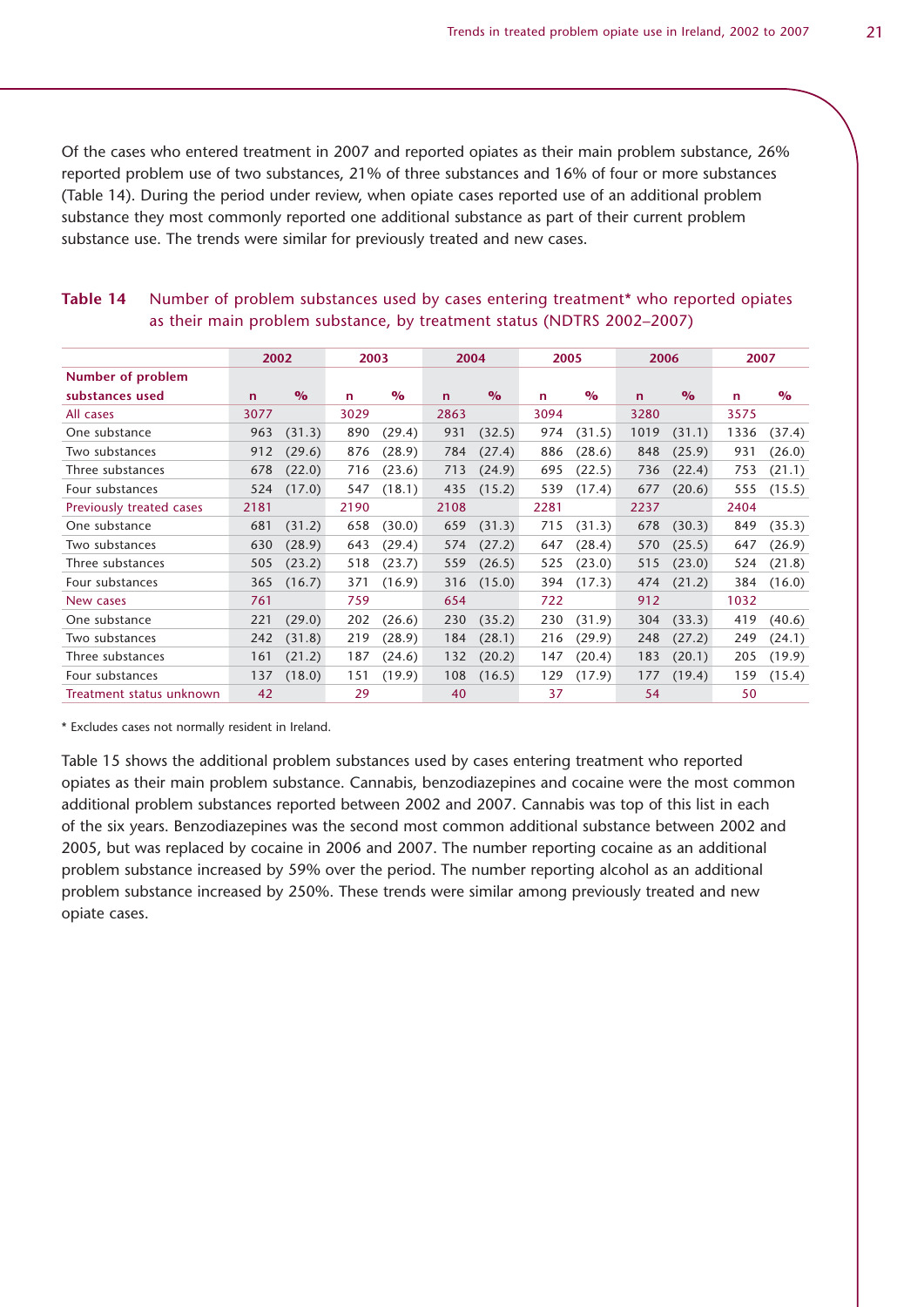|                              | 2002<br>2003   |               |                |                         | 2004         | 2005          |                | 2006          |                | 2007          |              |               |
|------------------------------|----------------|---------------|----------------|-------------------------|--------------|---------------|----------------|---------------|----------------|---------------|--------------|---------------|
| <b>Additional problem</b>    |                |               |                |                         |              |               |                |               |                |               |              |               |
| substances used <sup>†</sup> | $\mathbf n$    | $\frac{6}{6}$ | $\mathsf{n}$   | $\mathbf{O}/\mathbf{O}$ | $\mathsf{n}$ | $\frac{1}{2}$ | n              | $\frac{O}{O}$ | $\mathsf{n}$   | $\frac{6}{6}$ | $\mathsf{n}$ | $\frac{6}{2}$ |
| All cases                    | 2114           |               | 2138           |                         | 1932         |               | 2120           |               | 2261           |               | 2239         |               |
| Cannabis                     | 1075           | (50.9)        | 1115           | (52.2)                  | 934          | (48.3)        | 1060           | (50.0)        | 1194           | (52.8)        | 1106         | (49.4)        |
| Benzodiazepines              | 1005           | (47.5)        | 909            | (42.5)                  | 785          | (40.6)        | 875            | (41.3)        | 936            | (41.4)        | 788          | (35.2)        |
| Cocaine                      | 609            | (28.8)        | 782            | (36.6)                  | 752          | (38.9)        | 811            | (38.3)        | 966            | (42.7)        | 969          | (43.3)        |
| Opiates <sup>#</sup>         | 598            | (28.3)        | 559            | (26.1)                  | 550          | (28.5)        | 560            | (26.4)        | 572            | (25.3)        | 443          | (19.8)        |
| Alcohol                      | 153            | (7.2)         | 246            | (11.5)                  | 245          | (12.7)        | 332            | (15.7)        | 457            | (20.2)        | 536          | (23.9)        |
| Ecstasy                      | 255            | (12.1)        | 225            | (10.5)                  | 152          | (7.9)         | 169            | (8.0)         | 134            | (5.9)         | 140          | (6.3)         |
| Amphetamines                 | 59             | (2.8)         | 47             | (2.2)                   | 31           | (1.6)         | 23             | (1.1)         | 40             | (1.8)         | 45           | (2.0)         |
| Volatile inhalants           | 10             | (0.5)         | 6              | (0.3)                   | 7            | (0.4)         | 6              | (0.3)         | $\overline{4}$ | (0.2)         | 6            | (0.3)         |
| Other substances             | 57             | (2.7)         | 48             | (2.2)                   | 49           | (2.5)         | 45             | (2.1)         | 37             | (1.6)         | 50           | (2.2)         |
| Previously treated cases     | 1500           |               | 1531           |                         | 1449         |               | 1566           |               | 1559           |               | 1555         |               |
| Cannabis                     | 722            | (48.1)        | 733            | (47.9)                  | 670          | (46.2)        | 748            | (47.8)        | 794            | (50.9)        | 727          | (46.8)        |
| Cocaine                      | 424            | (28.3)        | 549            | (35.9)                  | 556          | (38.4)        | 625            | (39.9)        | 708            | (45.4)        | 697          | (44.8)        |
| Benzodiazepines              | 782            | (52.1)        | 726            | (47.4)                  | 630          | (43.5)        | 698            | (44.6)        | 716            | (45.9)        | 596          | (38.3)        |
| Opiates <sup>#</sup>         | 445            | (29.7)        | 391            | (25.5)                  | 451          | (31.1)        | 435            | (27.8)        | 394            | (25.3)        | 334          | (21.5)        |
| Alcohol                      | 112            | (7.5)         | 185            | (12.1)                  | 169          | (11.7)        | 216            | (13.8)        | 279            | (17.9)        | 324          | (20.8)        |
| Ecstasy                      | 157            | (10.5)        | 134            | (8.8)                   | 98           | (6.8)         | 103            | (6.6)         | 78             | (5.0)         | 88           | (5.7)         |
| Amphetamines                 | 39             | (2.6)         | 27             | (1.8)                   | 16           | (1.1)         | 14             | (0.9)         | 24             | (1.5)         | 28           | (1.8)         |
| Volatile inhalants           | 5              | (0.3)         | 4              | (0.3)                   | 6            | (0.4)         | 2              | (0.1)         | 3              | (0.2)         | 3            | (0.2)         |
| Other substances             | 36             | (2.4)         | 34             | (2.2)                   | 36           | (2.5)         | 30             | (1.9)         | 20             | (1.3)         | 35           | (2.3)         |
| New cases                    | 540            |               | 557            |                         | 424          |               | 492            |               | 608            |               | 613          |               |
| Cannabis                     | 314            | (58.1)        | 343            | (61.6)                  | 244          | (57.5)        | 277            | (56.3)        | 340            | (55.9)        | 342          | (55.8)        |
| Cocaine                      | 156            | (28.9)        | 211            | (37.9)                  | 175          | (41.3)        | 167            | (33.9)        | 205            | (33.7)        | 247          | (40.3)        |
| Benzodiazepines              | 195            | (36.1)        | 160            | (28.7)                  | 127          | (30.0)        | 152            | (30.9)        | 201            | (33.1)        | 177          | (28.9)        |
| Opiates <sup>#</sup>         | 140            | (25.9)        | 145            | (26.0)                  | 83           | (19.6)        | 107            | (21.7)        | 140            | (23.0)        | 97           | (15.8)        |
| Alcohol                      | 37             | (6.9)         | 58             | (10.4)                  | 67           | (15.8)        | 106            | (21.5)        | 167            | (27.5)        | 186          | (30.3)        |
| Ecstasy                      | 88             | (16.3)        | 90             | (16.2)                  | 50           | (11.8)        | 60             | (12.2)        | 56             | (9.2)         | 49           | (8.0)         |
| Amphetamines                 | 18             | (3.3)         | 20             | (3.6)                   | 15           | (3.5)         | 9              | (1.8)         | 14             | (2.3)         | 17           | (2.8)         |
| Volatile inhalants           | $\overline{4}$ | (0.7)         | $\overline{2}$ | (0.4)                   | $\mathbf{1}$ | (0.2)         | $\overline{2}$ | (0.4)         | $\mathbf{1}$   | (0.2)         | 2            | (0.3)         |
| Other substances             | 18             | (3.3)         | 14             | (2.5)                   | 8            | (1.9)         | 13             | (2.6)         | 16             | (2.6)         | 15           | (2.4)         |
| Treatment status unknown     | 74             |               | 50             |                         | 59           |               | 62             |               | 94             |               | 71           |               |

# **Table 15** Additional problem substances used by cases entering treatment\* who reported opiates as their main problem substance, by treatment status (NDTRS 2002–2007)

\* Excludes cases not normally resident in Ireland.

† By cases reporting use of one, two or three additional substances

‡ Cases may report one type of opiate as their main problem substance and another type of opiate as an additional problem substance.

## **Opiate-using behaviours**

Of the 3,575 cases who entered treatment and reported opiates as their main problem substance in 2007, 52% smoked it, 40% injected it, and 5% consumed it orally (Table 16). From 2003 to 2007, decreasing proportions of cases reported injecting as their primary route of administration, while correspondingly increasing proportions reported smoking as their primary route. Similar trends were noted among new and previously treated opiate cases. Overall, the proportion of injectors was higher among previously treated cases than among new cases, although it decreased by 13% between 2002 and 2007, which may be partly explained by the fact that older opiate users with seriously damaged veins revert to smoking opiates.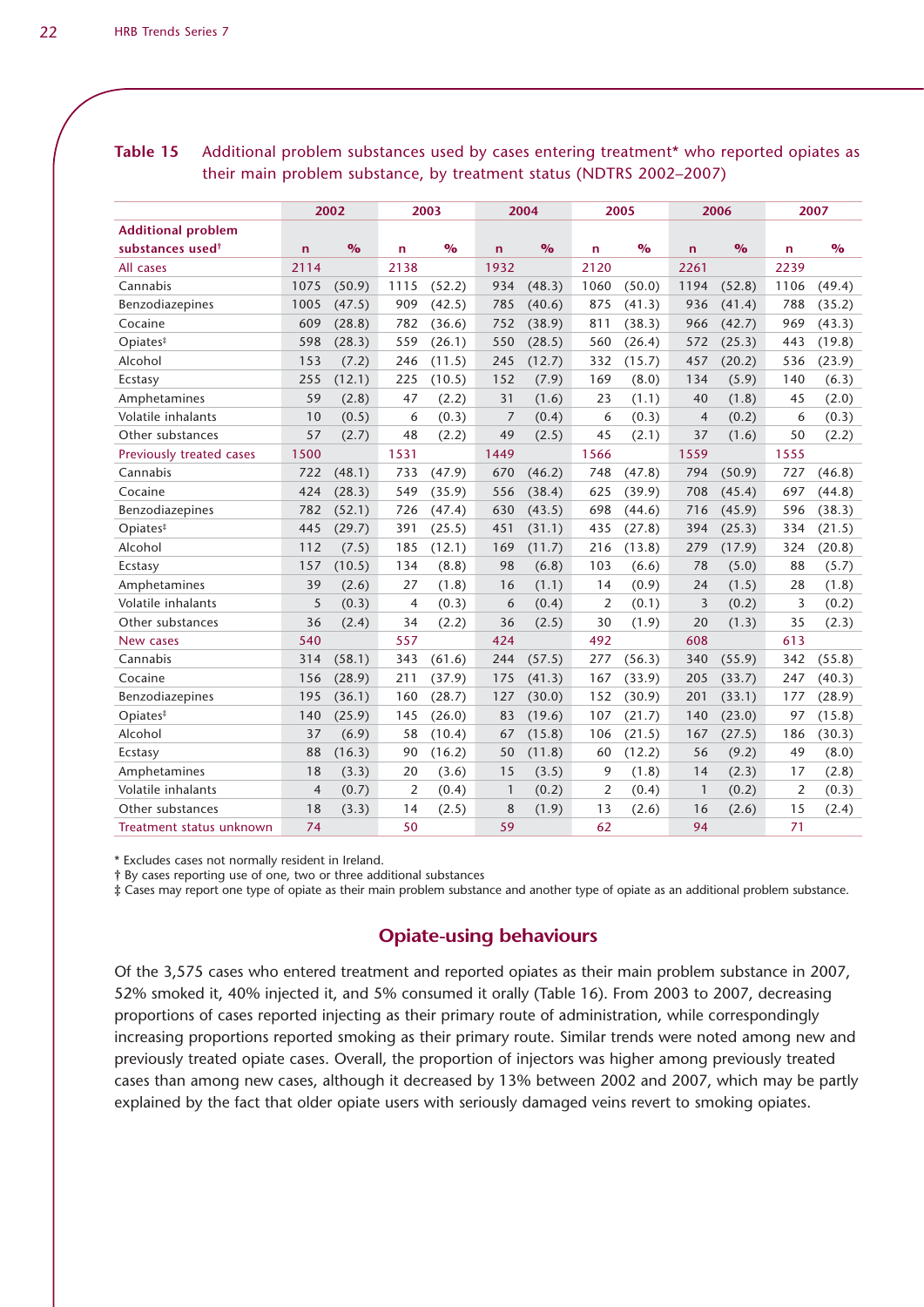|                          |                | 2002          |              | 2003                    |                | 2004          |              | 2005                    |                | 2006          | 2007         |               |
|--------------------------|----------------|---------------|--------------|-------------------------|----------------|---------------|--------------|-------------------------|----------------|---------------|--------------|---------------|
|                          | $\mathbf n$    | $\frac{O}{O}$ | $\mathbf n$  | $\mathbf{O}/\mathbf{O}$ | $\mathbf n$    | $\frac{O}{O}$ | $\mathbf{r}$ | $\mathbf{O}/\mathbf{O}$ | $\mathbf n$    | $\frac{O}{O}$ | $\mathsf{n}$ | $\frac{O}{O}$ |
| All cases                | 3077           |               | 3029         |                         | 2863           |               | 3094         |                         | 3280           |               | 3575         |               |
| Inject                   | 1647           | (53.5)        | 1650         | (54.5)                  | 1345           | (47.0)        | 1410         | (45.6)                  | 1350           | (41.2)        | 1424         | (39.8)        |
| Smoke                    | 1172           | (38.1)        | 1139         | (37.6)                  | 1185           | (41.4)        | 1359         | (43.9)                  | 1681           | (51.3)        | 1847         | (51.7)        |
| Eat or drink             | 151            | (4.9)         | 166          | (5.5)                   | 199            | (7.0)         | 219          | (7.1)                   | 175            | (5.3)         | 184          | (5.1)         |
| Sniff or snort           | 16             | (0.5)         | $\mathbf{1}$ | (0.0)                   | 3              | (0.1)         | 0            | (0.0)                   | $\overline{0}$ | (0.0)         | 0            | (0.0)         |
| Other                    | $\overline{0}$ | (0.0)         | $\mathbf{0}$ | (0.0)                   | $\mathbf{0}$   | (0.0)         | 0            | (0.0)                   | $\mathbf{0}$   | (0.0)         | $\mathbf{1}$ | (0.0)         |
| Not recorded             | 91             | (3.0)         | 73           | (2.4)                   | 131            | (4.6)         | 106          | (3.4)                   | 74             | (2.3)         | 119          | (3.3)         |
| Previously treated cases | 2181           |               | 2190         |                         | 2108           |               | 2281         |                         | 2237           |               | 2404         |               |
| Inject                   | 1299           | (59.6)        | 1272         | (58.1)                  | 1071           | (50.8)        | 1150         | (50.4)                  | 1072           | (47.9)        | 1121         | (46.6)        |
| Smoke                    | 681            | (31.2)        | 731          | (33.4)                  | 777            | (36.9)        | 891          | (39.1)                  | 1013           | (45.3)        | 1107         | (46.0)        |
| Eat or drink             | 126            | (5.8)         | 125          | (5.7)                   | 160            | (7.6)         | 152          | (6.7)                   | 95             | (4.2)         | 116          | (4.8)         |
| Sniff or snort           | 9              | (0.4)         | $\mathbf 0$  | (0.0)                   | 2              | (0.1)         | 0            | (0.0)                   | $\overline{0}$ | (0.0)         | 0            | (0.0)         |
| Not recorded             | 66             | (3.0)         | 62           | (2.8)                   | 98             | (4.6)         | 88           | (3.9)                   | 57             | (2.5)         | 60           | (2.5)         |
| New cases                | 761            |               | 759          |                         | 654            |               | 722          |                         | 912            |               | 1032         |               |
| Inject                   | 292            | (38.4)        | 342          | (45.1)                  | 225            | (34.4)        | 222          | (30.7)                  | 233            | (25.5)        | 266          | (25.8)        |
| Smoke                    | 433            | (56.9)        | 377          | (49.7)                  | 377            | (57.6)        | 429          | (59.4)                  | 600            | (65.8)        | 674          | (65.3)        |
| Eat or drink             | 23             | (3.0)         | 37           | (4.9)                   | 36             | (5.5)         | 60           | (8.3)                   | 69             | (7.6)         | 63           | (6.1)         |
| Sniff or snort           | 7              | (0.9)         | $\mathbf{1}$ | (0.1)                   | $\mathbf{1}$   | (0.2)         | 0            | (0.0)                   | $\mathbf{0}$   | (0.0)         | 0            | (0.0)         |
| Other                    | 0              | (0.0)         | $\mathbf 0$  | (0.0)                   | $\overline{0}$ | (0.0)         | 0            | (0.0)                   | $\mathbf{0}$   | (0.0)         | $\mathbf{1}$ | (0.1)         |
| Not recorded             | 6              | (0.8)         | 2            | (0.3)                   | 15             | (2.3)         | 11           | (1.5)                   | 10             | (1.1)         | 28           | (2.7)         |
| Treatment status unknown | 42             |               | 29           |                         | 40             |               | 37           |                         | 54             |               | 50           |               |

#### Table 16 Route of administration for cases entering treatment<sup>\*</sup> who reported opiates as their main problem substance, by treatment status (NDTRS 2002–2007)

\* Excludes cases not normally resident in Ireland.

From 2002 to 2007, decreasing proportions of cases living in Dublin reported injecting as their primary route of administration, while correspondingly increasing proportions reported smoking opiates (Figure 6). Overall, the number of cases who reported injecting decreased by 26%, while smoking increased by 24%. In 2007 just over one-quarter of new opiate cases living in Dublin injected the drug.

The majority of new opiate cases living outside Dublin smoked the drug (Figure 7). The proportion of injectors decreased between 2002 and 2007. During the initial years of the emerging opiate epidemic outside Dublin, the limited treatment services prioritised the more serious cases, that is, those injecting opiates. As services expanded during the acute phase of the epidemic, treatment places became available for a larger number of opiate users and the newer users were attracted into treatment at an earlier stage in their opiate-using career, while still smoking their opiate of choice.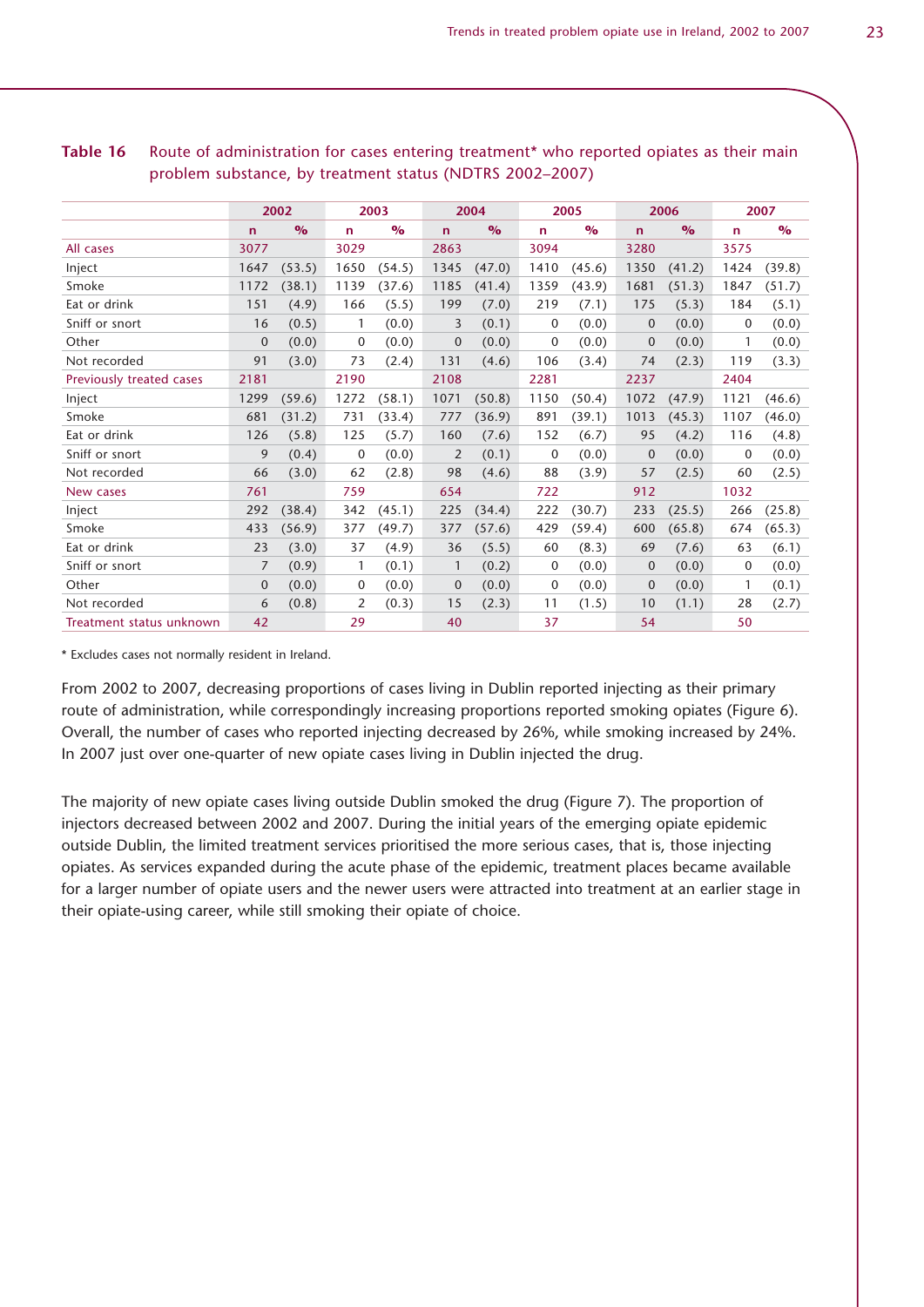

**Figure 6** Route of administration for new cases living in Dublin who reported opiates as their main problem substance (NDTRS 2002–2007)



#### **Figure 7** Route of administration for new cases living outside Dublin who reported opiates as their main problem substance (NDTRS 2002–2007)

Of the 3,575 cases who entered treatment in 2007 and reported opiates as their main problem substance, 54% used it daily, 10% used it on two to six days per week, 6% used it once per week or less and 25% had not used it in the month prior to entering treatment (Table 17). The proportion of daily users was much higher among new cases (70%) than among previously treated cases (48%). There was a 26% increase in the proportion of cases reporting daily use of opiates during the reporting period; the number of new cases reporting daily use increased by 36%.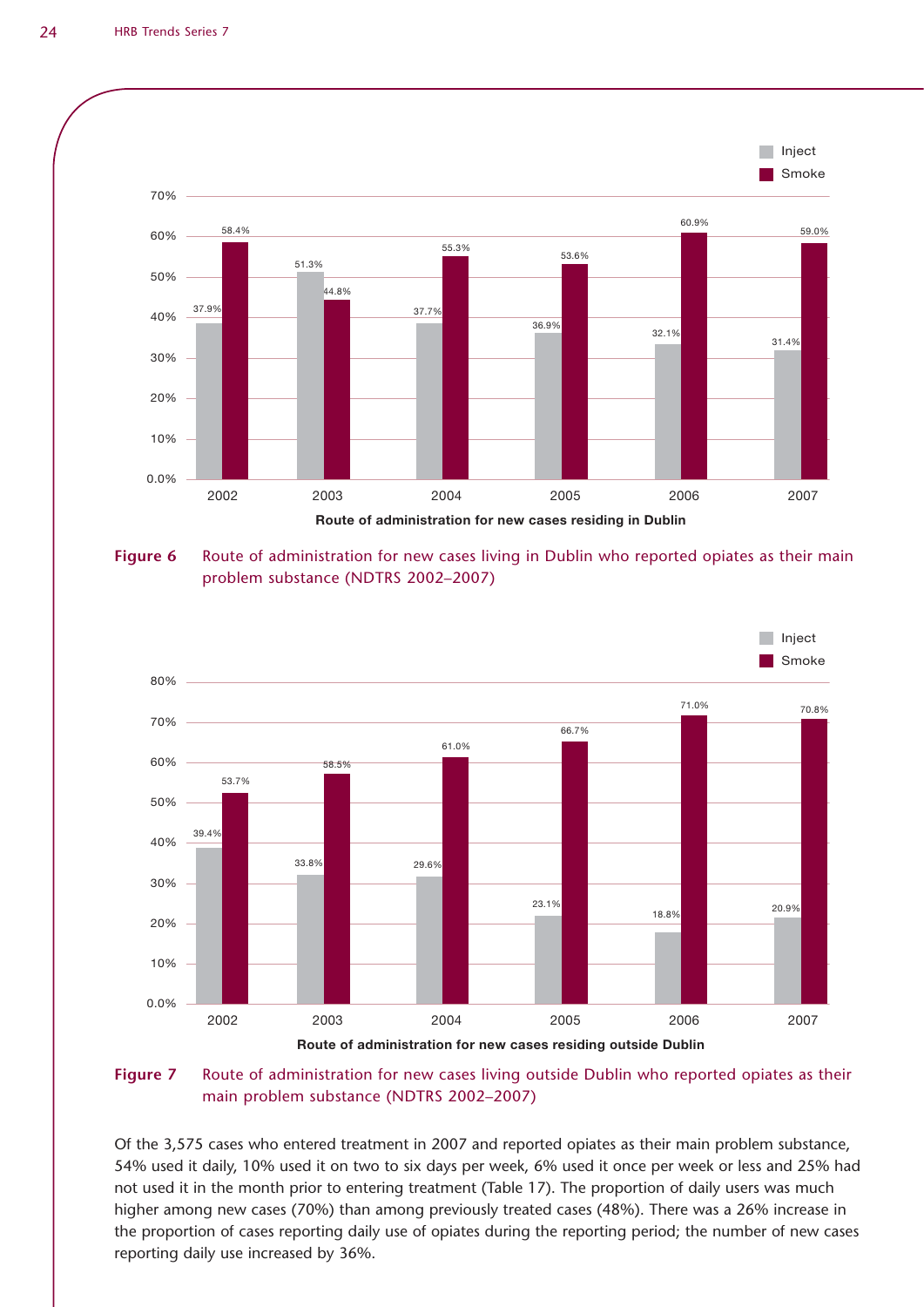|                          |      |               |             |               | 2004         |               |             |               |             |               |      |               |
|--------------------------|------|---------------|-------------|---------------|--------------|---------------|-------------|---------------|-------------|---------------|------|---------------|
|                          |      | 2002          |             | 2003          |              |               |             | 2005          |             | 2006          |      | 2007          |
|                          | n    | $\frac{0}{0}$ | $\mathbf n$ | $\frac{0}{0}$ | $\mathsf{n}$ | $\frac{0}{0}$ | $\mathbf n$ | $\frac{0}{0}$ | $\mathbf n$ | $\frac{0}{0}$ | n    | $\frac{0}{0}$ |
| All cases                | 3077 |               | 3029        |               | 2863         |               | 3094        |               | 3280        |               | 3575 |               |
| Daily                    | 1533 | (49.8)        | 1511        | (49.9)        | 1520         | (53.1)        | 1585        | (51.2)        | 1776        | (54.1)        | 1939 | (54.2)        |
| 2–6 days per week        | 246  | (8.0)         | 291         | (9.6)         | 225          | (7.9)         | 248         | (8.0)         | 329         | (10.0)        | 349  | (9.8)         |
| Once a week or less      | 225  | (7.3)         | 219         | (7.2)         | 145          | (5.1)         | 197         | (6.4)         | 245         | (7.5)         | 223  | (6.2)         |
| No use in the last month | 818  | (26.6)        | 826         | (27.3)        | 698          | (24.4)        | 864         | (27.9)        | 781         | (23.8)        | 899  | (25.1)        |
| Not known                | 255  | (8.3)         | 182         | (6.0)         | 275          | (9.6)         | 200         | (6.5)         | 149         | (4.5)         | 165  | (4.6)         |
| Previously treated cases | 2181 |               | 2190        |               | 2108         |               | 2281        |               | 2237        |               | 2404 |               |
| Daily                    | 939  | (43.1)        | 944         | (43.1)        | 1002         | (47.5)        | 1036        | (45.4)        | 1108        | (49.5)        | 1145 | (47.6)        |
| 2-6 days per week        | 163  | (7.5)         | 210         | (9.6)         | 153          | (7.3)         | 163         | (7.1)         | 211         | (9.4)         | 236  | (9.8)         |
| Once a week or less      | 172  | (7.9)         | 173         | (7.9)         | 126          | (6.0)         | 164         | (7.2)         | 173         | (7.7)         | 183  | (7.6)         |
| No use in the last month | 726  | (33.3)        | 717         | (32.7)        | 609          | (28.9)        | 749         | (32.8)        | 648         | (29.0)        | 740  | (30.8)        |
| Not known                | 181  | (8.3)         | 146         | (6.7)         | 218          | (10.3)        | 169         | (7.4)         | 97          | (4.3)         | 100  | (4.2)         |
| New cases                | 761  |               | 759         |               | 654          |               | 722         |               | 912         |               | 1032 |               |
| Daily                    | 533  | (70.0)        | 535         | (70.5)        | 474          | (72.5)        | 507         | (70.2)        | 609         | (66.8)        | 724  | (70.2)        |
| 2-6 days per week        | 71   | (9.3)         | 71          | (9.4)         | 63           | (9.6)         | 75          | (10.4)        | 99          | (10.9)        | 102  | (9.9)         |
| Once a week or less      | 48   | (6.3)         | 43          | (5.7)         | 17           | (2.6)         | 31          | (4.3)         | 57          | (6.3)         | 35   | (3.4)         |
| No use in the last month | 75   | (9.9)         | 86          | (11.3)        | 68           | (10.4)        | 92          | (12.7)        | 108         | (11.8)        | 143  | (13.9)        |
| Not known                | 34   | (4.5)         | 24          | (3.2)         | 32           | (4.9)         | 17          | (2.4)         | 39          | (4.3)         | 28   | (2.7)         |
| Treatment status unknown | 42   |               | 29          |               | 40           |               | 37          |               | 54          |               | 50   |               |

**Table 17** Frequency of opiate use in the month prior to entering treatment by cases\* who reported opiates as their main problem substance, by treatment status (NDTRS 2002–2007)

\* Excludes cases not normally resident in Ireland.

Between 2002 and 2007, the median age at which new opiate cases commenced illicit use of drugs was 15 years (Table 18). The median age at which new cases commenced opiate use was 19 years. Half of the new opiate cases had used opiates for five years or more before seeking treatment. These findings indicate that opiate cases tended to use other drugs prior to commencing opiate use and that they used one or more opiates for a considerable period before seeking treatment. The median age at which new cases commenced injecting was 20 years. In the interval between commencing opiate use and seeking treatment, a significant minority of opiate users change from smoking to injecting opiates, and may subsequently contract blood-borne viruses, such as hepatitis C, indicating the need for proactive interventions to bring opiate users into treatment earlier.

# **Table 18** Median age (range<sup>†</sup>) at significant points, and time in years between first use of opiates and first seeking treatment, for new cases who reported opiates as their main problem substance (NDTRS 2002–2007)

| New cases $(n=4840)$           | Age first used any<br>$drug(n=4335)$ | Age first used<br>opiates $(n=4440)$ | Age first injected<br>$(n=2080)$ | Age first sought<br>treatment<br>$(n=4831)$ | <b>Years between</b><br>first use of<br>opiates and first<br>seeking treatment<br>$(n=4440)$ |
|--------------------------------|--------------------------------------|--------------------------------------|----------------------------------|---------------------------------------------|----------------------------------------------------------------------------------------------|
| Median age/time                |                                      |                                      |                                  |                                             |                                                                                              |
| (range <sup>†</sup> ) in years | 15 (11–25)                           | 19 (14–33)                           | $20(15-32)$                      | $26(18-41)$                                 | $5(1-7)$                                                                                     |

\* Excludes cases not normally resident in Ireland.

† Age range presented is 5th percentile to 95th percentile (90% of cases are included within this range).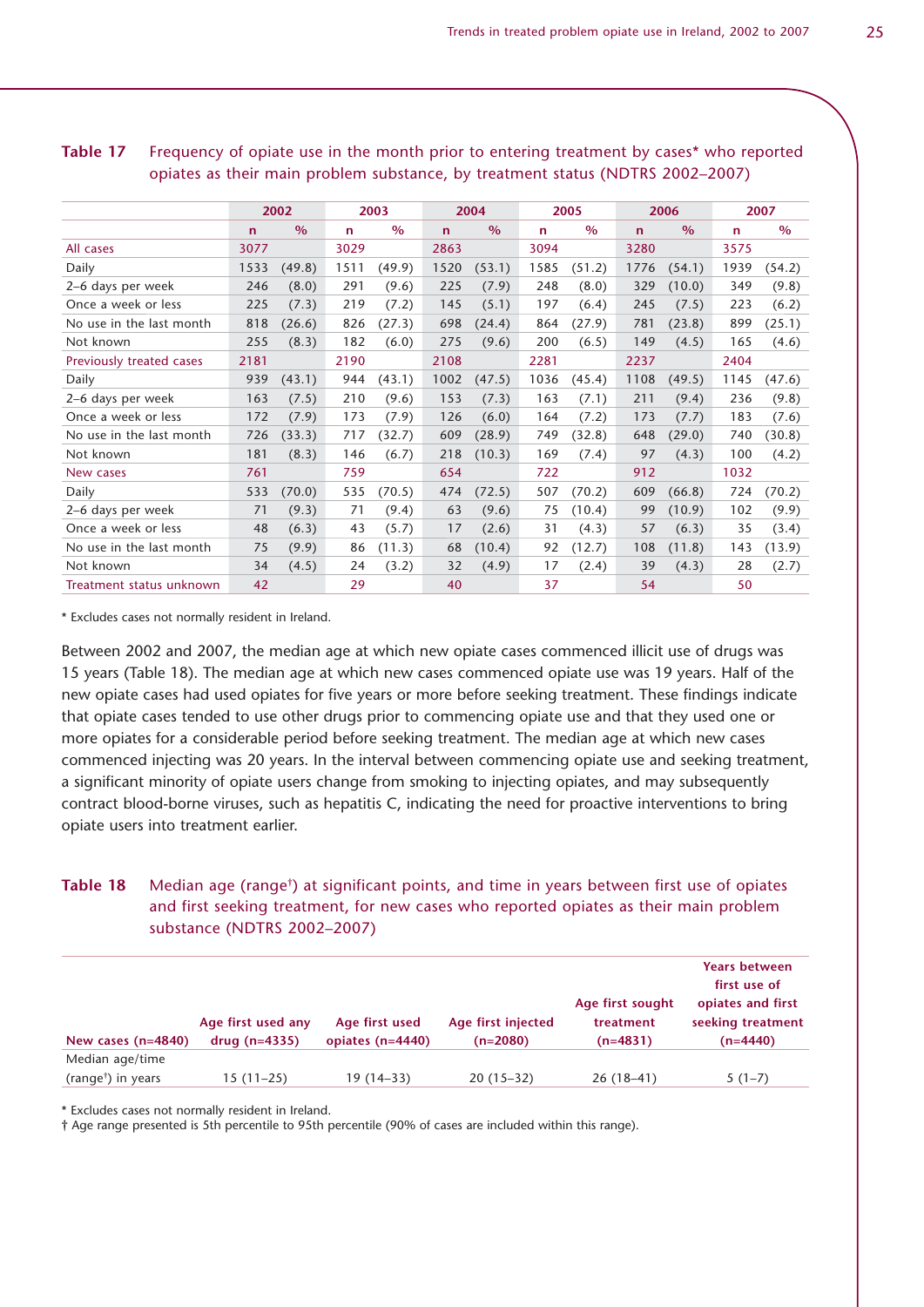#### **Socio-demographic characteristics**

The median age of previously treated cases entering treatment for opiates as their main problem substance increased from 26 to 29 years between 2002 and 2007, while the median age of new cases increased from 24 to 27 years (Table 19). In 2007, almost 3% of new cases were under 18 years of age, while less than 1% of previously treated cases were in this age group. The proportion of new cases aged under 18 years increased between 2006 and 2007, which possibly reflects the increase in adolescent treatment services and their compliance with the NDTRS. In 2007, 73% of cases entering treatment for opiates as their main problem substance were male; only 13% were employed, a considerable decrease when compared to the figure of 21% in 2002. In 2007, the proportion of opiate cases who reported leaving school early was higher among previously treated cases (26%) than among new cases (21%). During the period under review, very few opiate cases aged under 18 reported that they were still at school. One in twenty of the opiate cases entering treatment each year reported being homeless.

### **Table 19** Socio–economic characteristics of cases entering treatment\* who reported opiates as their main problem substance, by treatment status (NDTRS 2002–2007)

|                                       | 2002        |               | 2003   |               |                           | 2004          |                           | 2005          | 2006           |               | 2007                      |             |
|---------------------------------------|-------------|---------------|--------|---------------|---------------------------|---------------|---------------------------|---------------|----------------|---------------|---------------------------|-------------|
| Characteristics of cases <sup>†</sup> | $\mathbf n$ | $\frac{0}{0}$ | n.     | $\%$          | $\mathbf n$               | $\%$          | $\mathsf{n}$              | $\%$          | $\mathsf{n}$   | $\frac{9}{6}$ | $\mathsf{n}$              | $\%$        |
| All cases                             | 3077        |               | 3029   |               | 2863                      |               | 3094                      |               | 3280           |               | 3575                      |             |
| Median age (range <sup>#</sup> )      | 26          | $(19 - 40)$   |        | $26(19-41)$   |                           | $27(20-41)$   |                           | $28(20-42)$   |                | $28(20-43)$   | 29                        | $(20 - 43)$ |
| Under 18 years                        | 61          | (2.0)         | 24     | (0.8)         | 23                        | (0.8)         | 28                        | (0.9)         | 38             | (1.2)         | 40                        | (1.1)       |
| Male                                  | 2099        | (68.2)        | 2056   | (67.9)        | 1985                      | $(69.3)$ 2149 |                           | $(69.5)$ 2391 |                | (72.9)        | 2609                      | (73.0)      |
| Living with parents/family            | 1649        | $(53.6)$ 1529 |        | $(50.5)$ 1341 |                           | (46.8)        | 1400                      | $(45.2)$ 1547 |                | $(47.2)$ 1583 |                           | (44.3)      |
| Homeless                              | 91          | (3.0)         | 146    | (4.8)         | 153                       | (5.3)         | 171                       | (5.5)         | 182            | (5.5)         | 196                       | (5.5)       |
| Non-Irish nationals                   | 81          | (2.6)         | 99     | (3.3)         | 72                        | (2.5)         | 103                       | (3.3)         | 142            | (4.3)         | 170                       | (4.8)       |
| Early school leavers                  | 686         | (22.3)        | 712    | (23.5)        | 666                       | (23.3)        | 754                       | (24.4)        | 779            | (23.8)        | 875                       | (24.5)      |
| Still at school                       | 8           | (0.3)         | 12     | (0.4)         | $\sim$                    |               | 6                         | (0.2)         | 10             | (0.3)         | 12                        | (0.3)       |
| Employed (aged 16-64)                 | 636         | (20.9)        | 550    | (18.2)        | 503                       | (17.6)        | 517                       | (16.7)        | 549            | (16.8)        | 475                       | (13.3)      |
| Previously treated cases              | 2181        |               | 2190   |               | 2108                      |               | 2281                      |               | 2237           |               | 2404                      |             |
| Median age (range <sup>#</sup> )      |             | $26(19-40)$   |        | $27(20-41)$   |                           | $27(20-40)$   |                           | $29(21-42)$   | 29             | $(21 - 43)$   |                           | $29(21-43)$ |
| Under 18 years                        | 27          | (1.2)         | 8      | (0.4)         | 7                         | (0.3)         | 11                        | (0.5)         | 17             | (0.8)         | 11                        | (0.5)       |
| Male                                  | 1483        | $(68.0)$ 1487 |        | $(67.9)$ 1455 |                           | $(69.0)$ 1581 |                           | (69.3) 1630   |                | $(72.9)$ 1758 |                           | (73.1)      |
| Living with parents/family            | 1152        | (52.8)        | 1111   | (50.7)        | 994                       | (47.2)        | 1036                      | (45.4)        | 1058           | (47.3)        | 1044                      | (43.4)      |
| Homeless                              | 61          | (2.8)         | 101    | (4.6)         | 119                       | (5.6)         | 133                       | (5.8)         | 124            | (5.5)         | 145                       | (6.0)       |
| Non-Irish nationals                   | 51          | (2.3)         | 64     | (2.9)         | 55                        | (2.6)         | 54                        | (2.4)         | 77             | (3.4)         | 114                       | (4.7)       |
| Early school leavers                  | 502         | (23.0)        | 514    | (23.5)        | 514                       | (24.4)        | 584                       | (25.6)        | 564            | (25.2)        | 633                       | (26.3)      |
| Still at school                       | $\thicksim$ |               | $\sim$ |               | $\widetilde{\phantom{m}}$ |               | $\widetilde{\phantom{m}}$ |               | $\thicksim$    |               | $\widetilde{\phantom{m}}$ |             |
| Employed (aged 16-64)                 | 443         | (20.5)        | 397    | (18.2)        | 337                       | (16.0)        | 351                       | (15.4)        | 333            | (14.9)        | 271                       | (11.3)      |
| New cases                             | 761         |               | 759    |               | 654                       |               | 722                       |               | 912            |               | 1032                      |             |
| Median age (range <sup>#</sup> )      |             | $24(18-38)$   | 25     | $(18 - 41)$   | 25                        | $(18 - 40)$   |                           | $27(19-41)$   |                | $27(19-42)$   |                           | $27(18-44)$ |
| Under 18 years                        | 32          | (4.2)         | 16     | (2.1)         | 16                        | (2.4)         | 17                        | (2.4)         | 18             | (2.0)         | 27                        | (2.6)       |
| Male                                  | 520         | (68.3)        | 515    | (67.9)        | 460                       | (70.3)        | 504                       | (69.8)        | 673            | (73.8)        | 736                       | (71.3)      |
| Living with parents/family            | 442         | (58.1)        | 394    | (51.9)        | 305                       | (46.6)        | 323                       | (44.7)        | 425            | (46.6)        | 470                       | (45.5)      |
| Homeless                              | 26          | (3.4)         | 39     | (5.1)         | 26                        | (4.0)         | 32                        | (4.4)         | 54             | (5.9)         | 42                        | (4.1)       |
| Non-Irish nationals                   | 21          | (2.8)         | 33     | (4.3)         | 14                        | (2.1)         | 47                        | (6.5)         | 58             | (6.4)         | 51                        | (4.9)       |
| Early school leavers                  | 165         | (21.7)        | 185    | (24.4)        | 134                       | (20.5)        | 149                       | (20.6)        | 182            | (20.0)        | 219                       | (21.2)      |
| Still at school                       | $\thicksim$ |               | 9      | (1.2)         | $\sim$                    |               | $\thicksim$               |               | $\overline{7}$ | (0.8)         | 8                         | (0.8)       |
| Employed (aged 16-64)                 | 168         | (22.4)        | 140    | (18.5)        | 150                       | (23.0)        | 154                       | (21.4)        | 197            | (21.7)        | 178                       | (17.3)      |
| Treatment status unknown              | 42          |               | 29     |               | 40                        |               | 37                        |               | 54             |               | 50                        |             |

\* Excludes cases not normally resident in Ireland.

† It is not possible to ascertain the percentage with each characteristic of interest from the total number because not all forms had complete data.

‡ Age range presented is 5th percentile to 95th percentile (90% of cases are included within this range).

 $\sim$  Numbers of cases less than five cannot be reported.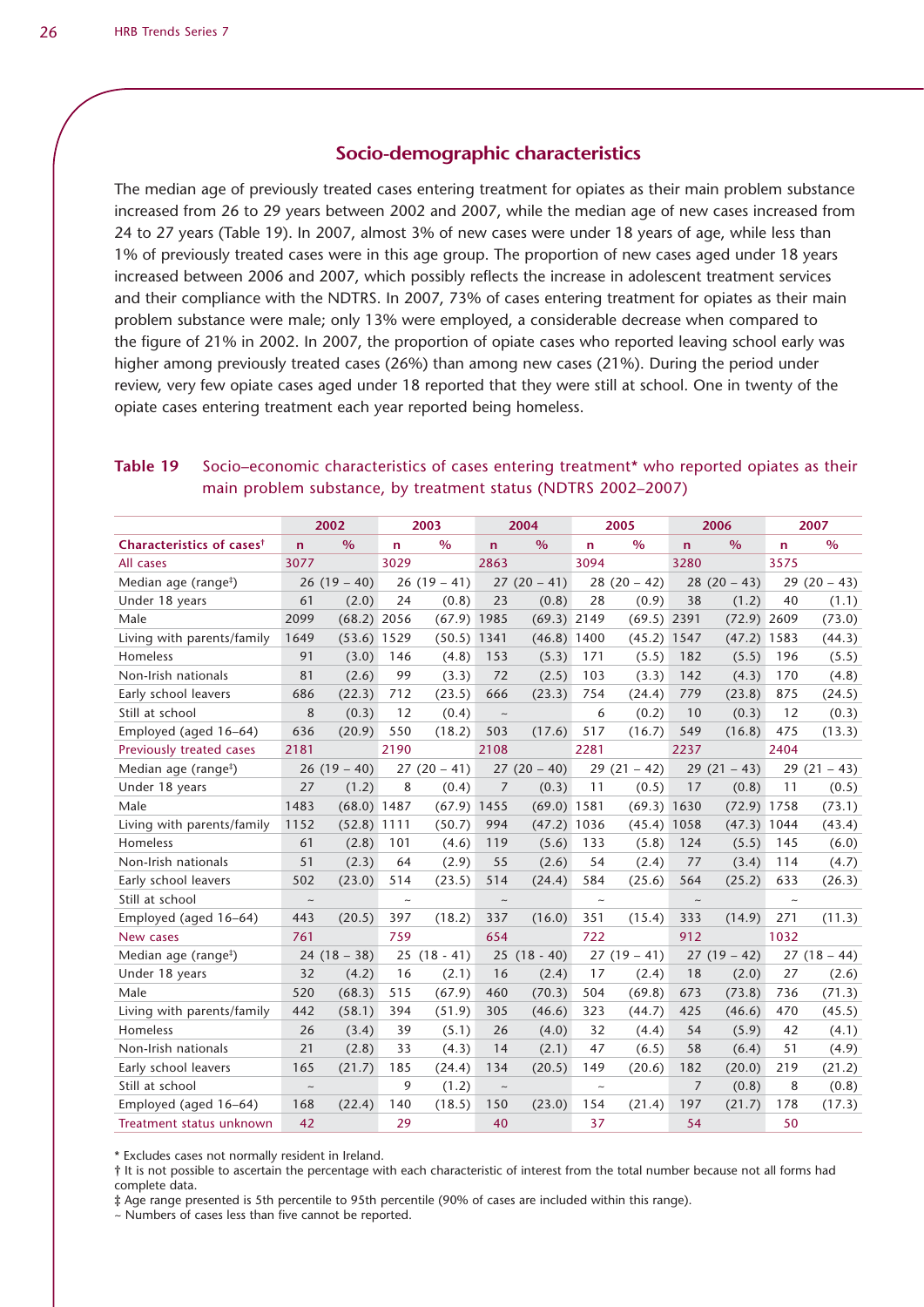#### **Service provision**

The total number of cases entering treatment and reporting opiates as a problem substance increased by 22%, from 3,203 in 2002 to 3,895 in 2007 (Table 20). In 2007 the majority (75%) of cases attended an outpatient service for treatment. The largest increase was in entries to inpatient services, where the number of cases reporting opiates as a problem substance increased by 105%, from 308 in 2002 to 631 in 2007. The number of cases entering treatment in general practice settings decreased by 34% between 2002 and 2007, which indicates that the present number of general practitioner places is inadequate, and that there is a need to expand the number of primary care practitioners involved in methadone treatment. A small proportion of opiate cases entered treatment in low-threshold settings, with the number decreasing by 45% between 2002 and 2007.

#### **Table 20** Cases entering treatment\* who reported opiates as a problem substance, by type of service provider (NDTRS 2002–2007)

|                                   |      | 2002   |      | 2003   |      | 2004   |      | 2005   |      | 2006   |      | 2007   |
|-----------------------------------|------|--------|------|--------|------|--------|------|--------|------|--------|------|--------|
| All cases                         | 3203 |        | 3169 |        | 3109 |        | 3293 |        | 3486 |        | 3895 |        |
| Outpatient                        | 2377 | 74.2)  | 2203 | (69.5) | 2101 | (67.6) | 2380 | (72.3) | 2650 | (76.0) | 2937 | (75.4) |
| Inpatient                         | 308  | (9.6)  | 417  | (13.2) | 432  | (13.9) | 438  | (13.3) | 481  | (13.8) | 631  | (16.2) |
| Low-threshold <sup>†</sup>        | 101  | (3.2)  | 50   | (4.7)  | 183  | (5.9)  | 143  | (4.3)  | 116  | (3.3)  | 56   | (1.4)  |
| General practitioner              | 411  | (12.8) | 391  | (12.3) | 393  | (12.6) | 332  | (10.1) | 239  | (6.9)  | 271  | (7.0)  |
| Service type unknown <sup>#</sup> | 6    | (0.2)  | 8    | (0.3)  | 0    | (0.0)  |      | (0.0)  | 0    | (0.0)  |      | (0.0)  |

\* Excludes cases not normally resident in Ireland.

† Low-threshold services are services that provide low-dose methadone or drop-in facilities only.

‡ Relevant data not recorded on the NDTRS forms returned.

#### **Treatment provision**

It is recognised that, given the complex nature of problems associated with opiate misuse, there is no single treatment modality for problem opiate use. A broad range of services covering treatment and rehabilitation is provided throughout the country. Of the 3,575 cases entering treatment in 2007 who reported opiates as their main problem substance, 53% received counselling, 46% commenced methadone maintenance, 23% received a brief intervention, and 10% commenced a medically assisted opiate detoxification (Figure 8). Over 46% of cases received more than one initial treatment intervention (Figure 9). It is important to note that the NDTRS form records only the initial treatment provided in each case. Treatment interventions that may be provided subsequently are not recorded. In recent years there has been an increase in the types of intervention provided and a greater emphasis on brief intervention, counselling (including cognitive behaviour therapy), family therapy, aftercare and social re-integration.

In 2007 the NDTRS introduced a form to measure immediate outcomes. The form records all treatment interventions received by a client during a treatment episode, along with details of their treatment outcome at the time of discharge or transfer to another service.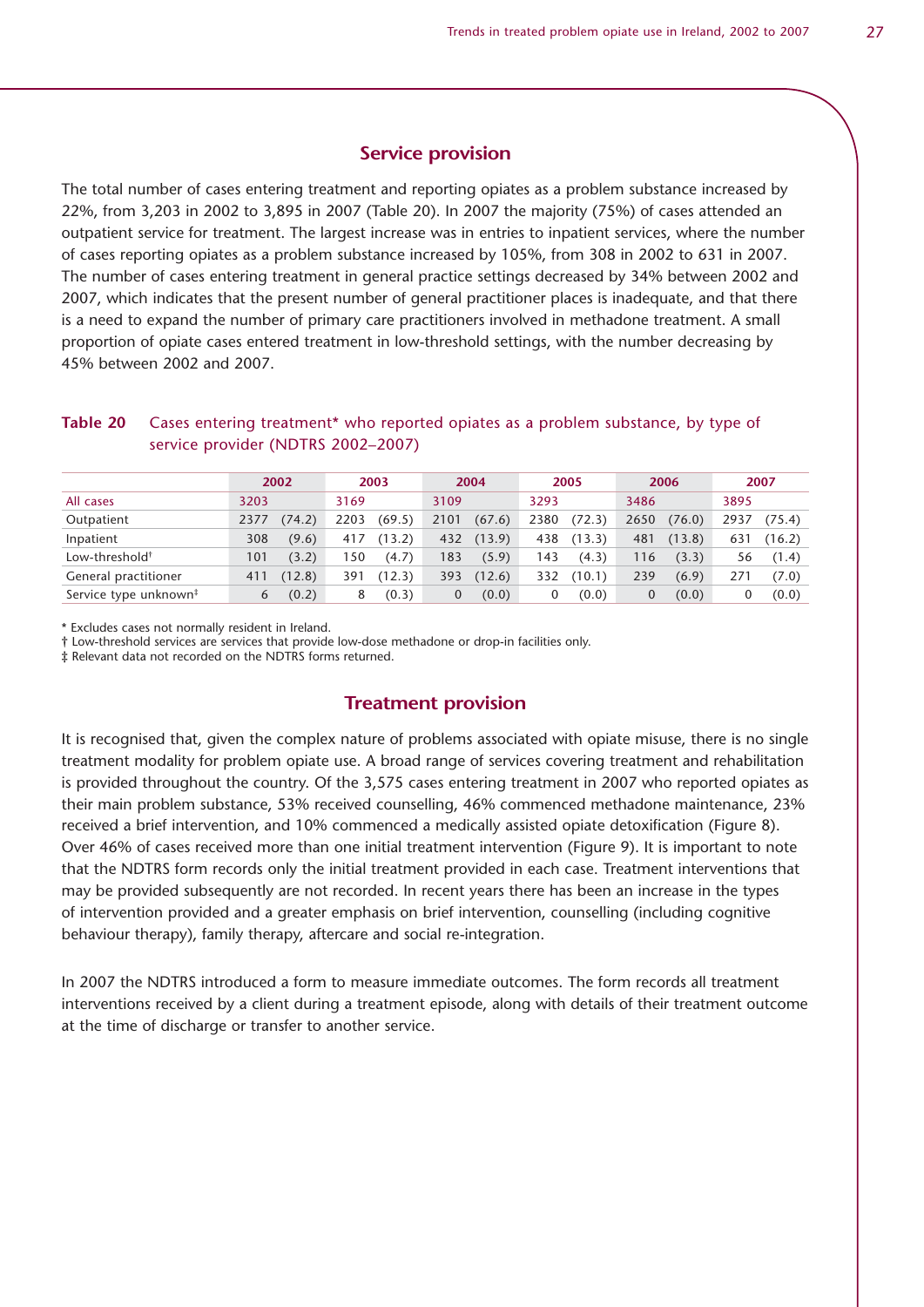

## **Figure 8** Percentage of cases entering treatment who reported opiates as their main problem substance, by type of initial treatment intervention availed of (NDTRS 2007)



Number of initial treatment intervention

**Figure 9** Percentage of cases entering treatment who reported opiates as their main problem substance, by the number of treatment interventions availed of (NDTRS 2007)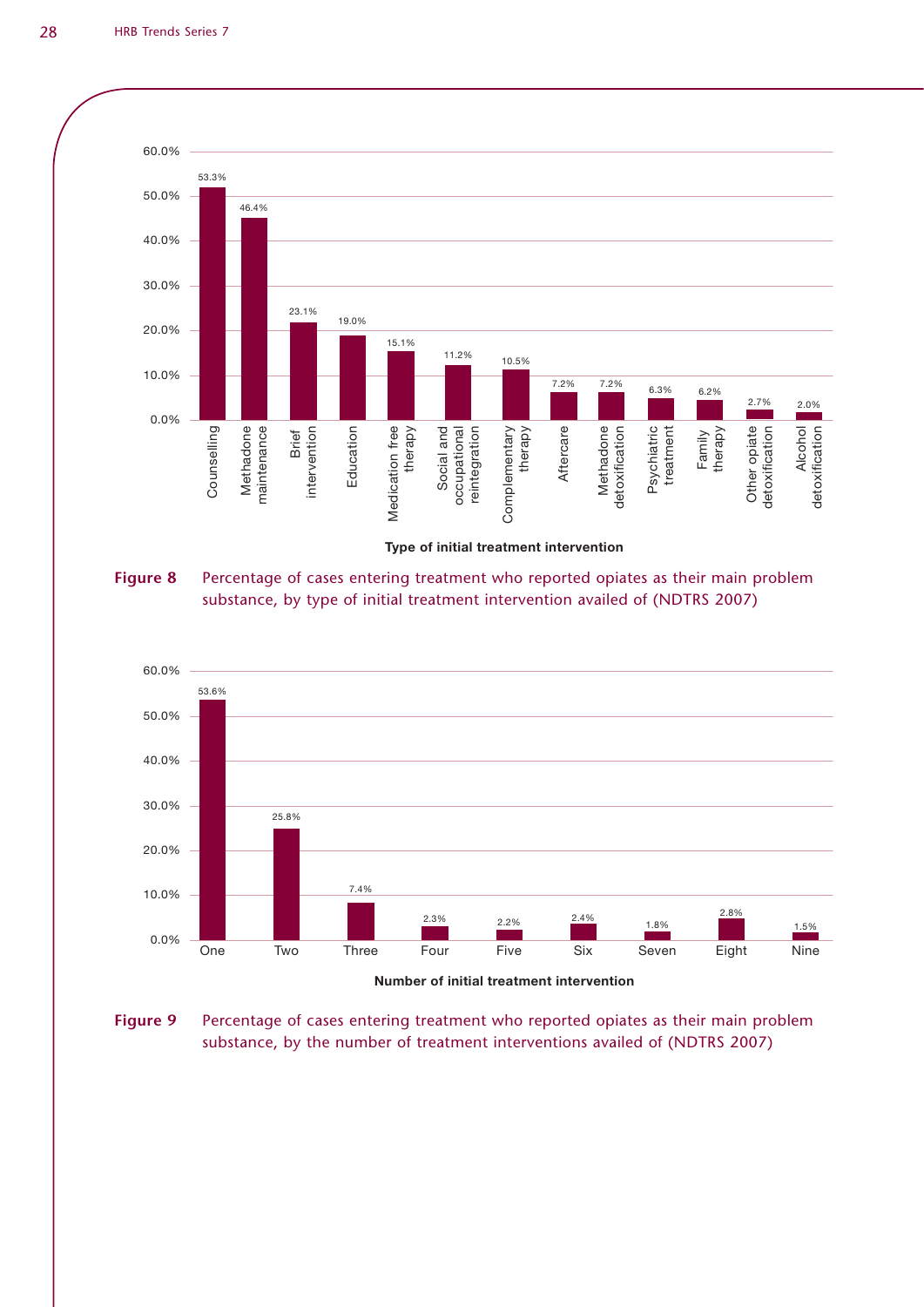Alcohol, followed by opiates and cocaine, three substances with high harm indicators, are the most common substances of dependence in Ireland. The analysis presented in this paper was undertaken to inform policy making and service planning in relation to opiate treatment. Three out of every five people entering treatment use an opiate as their main problem substance. The increase in the number of new opiate cases is an indicator of an increase in problem opiate use among the general population; this is particularly evident in counties outside Dublin. The increase in the total number of opiate cases treated is an indicator of an increase in service provision for opiate users and an increase in compliance with the reporting system.

The data presented in this paper show significant increases in the number of opiate cases presenting to drug treatment services between 2002 and 2007. While problem opiate use is predominantly a Dublin issue, every county in Ireland was represented in the treatment data for the reporting period.

A total of 11,392 cases were treated for problem opiate (mainly heroin) use in 2007. The number of cases who reported an opiate as a problem substance increased by 29%, from 8,804 in 2002 to 11,392 in 2007. The increase in cases receiving opiate treatment was in line with increases in heroin seizures in 2005 and 2006, and in heroin-related deaths in 2004 and 2005. The larger increases in new opiate cases occurred mainly outside Dublin, particularly in the north eastern, midland and south eastern counties. New opiate cases generally used other drugs before they started using opiates, and they used opiates for a considerable period before seeking treatment. The vast majority of new cases treated between 2002 and 2007 reported problem use of more than one substance (polysubstance use), which is a major challenge facing drug services.

From 2003 to 2007, decreasing proportions of cases reported injecting as their primary route of administration, while correspondingly increasing proportions reported smoking opiates. This indicates that the transmission of blood-borne viruses will be reduced among this cohort. The majority of cases who reported an opiate as their main problem substance used it daily, indicating the addictive nature of the drug.

In general, problem opiate users are young and male, have low levels of education and are unlikely to be employed. This profile highlights the importance of personal development and educational and employment opportunities as part of the drug treatment and reintegration process. A variety of effective interventions is provided to opiate cases. Findings from the ROSIE study indicate that the main achievements of clients in the first year of opiate treatment were reductions in drug use and in drug-related crime, while the most significant achievements between one and three years were in the areas of housing, training and employment.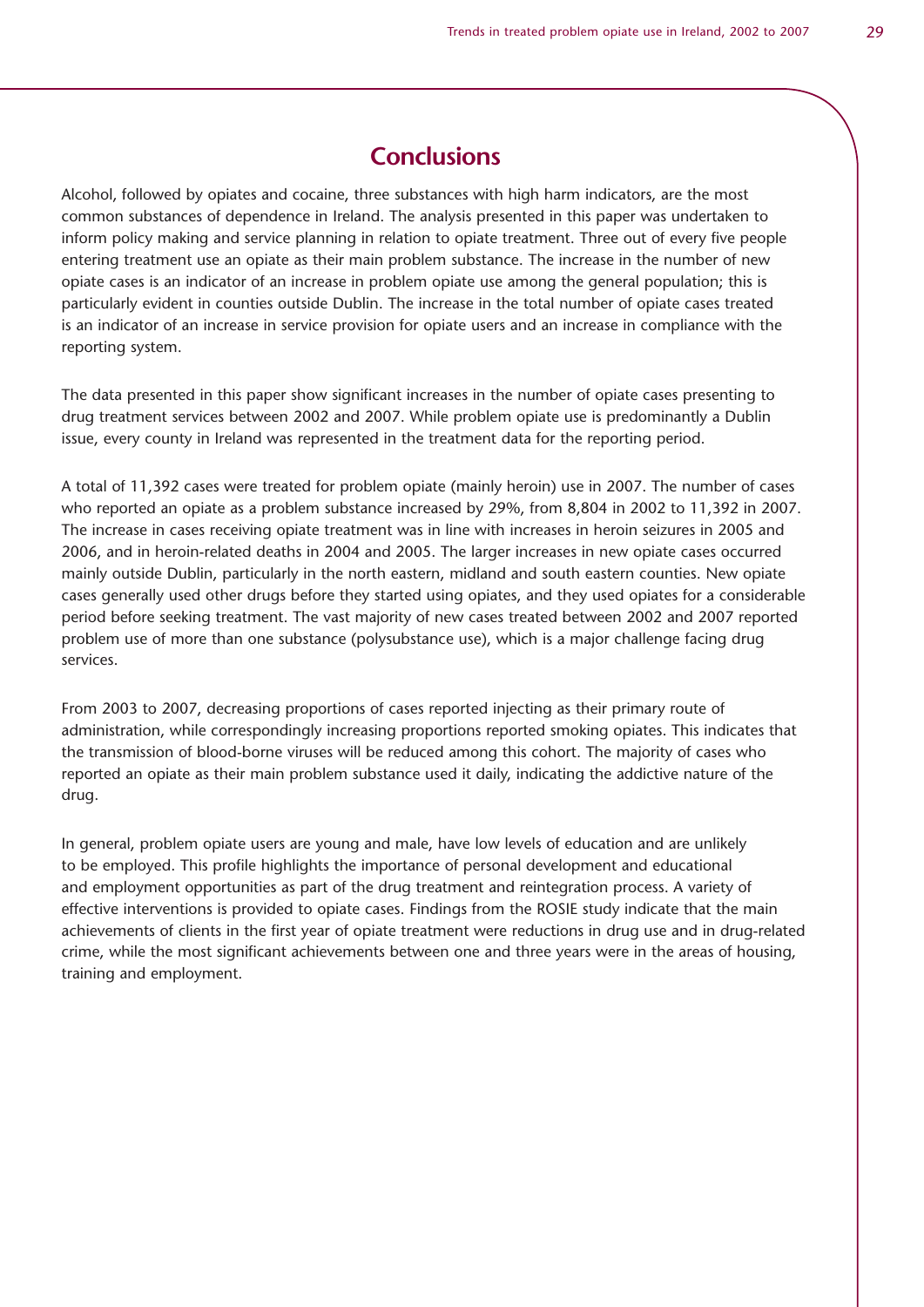# **References**

Central Statistics Office (2005) *2002 Census interactive tables*. Cork: CSO. Accessed October 2007 at http:// www.cso.ie/census/interactive\_tables.htm

Central Statistics Office (2007) *2006 Census interactive tables*. Cork: CSO. Accessed October 2007 at http:// www.cso.ie/census/interactive\_tables.htm

Central Statistics Office (2008) *Population and migration estimates April 2008*. Cork: CSO. Accessed October 2008 at http://www.cso.ie/releasespublications/documents/population/current/popmig.pdf

Central Statistics Office (2009) *Garda recorded crime statistics 2003–2007*. Dublin: Stationery Office. Accessed June 2009 at www.cso.ie/releasespublications/documents/crime\_justice/current/gardacrimestats.pdf

Comiskey C, Kelly P and Stapleton R (2008) *ROSIE Findings 7: Summary of outcomes for the* per-protocol *population*. Dublin: National Advisory Committee on Drugs.

Comptroller and Auditor General (2009) *Drug addiction treatment and rehabilitation*. Special Report, Value for Money 64. Accessed June 2009 at http://audgen.gov.ie/viewdoc.asp?DocID=1142

Corrigan D and O'Gorman A (2007) *Report of the HSE working group on residential treatment and rehabilitation (substance users)*. Dublin: Health Service Executive.

Department of Tourism, Sport and Recreation (2001) *Building on experience: National Drugs Strategy 2001– 2008*. Dublin: Stationery Office.

EMCDDA (1998) *1998 annual report on the state of the drugs problem in the European Union*. Luxembourg: Office for Official Publications of the European Communities.

EMCDDA and Pompidou Group (2000) *Treatment Demand Indicator: Standard Protocol 2.0*. Lisbon: European Monitoring Centre for Drugs and Drug Addiction.

Hartnoll R (1994) *Drug treatment reporting systems and the first Treatment Demand Indicator: Definitive Protocol*. Strasbourg: Council of Europe, Pompidou Group.

Kelly A, Carvalho M, Teljeur C (2003) *Prevalence of opiate use in Ireland 2000–2001: a 3-source capture recapture study*. Dublin: Stationery Office.

Long J, Jackson T, Kidd M, Kelleher T and Sinclair H (2004) *Treatment demand for problem alcohol use in the South Eastern and Southern Health Board areas, 2000 to 2001*. Occasional Paper 10. Dublin: Health Research Board.

Lyons S, Lynn E, Walsh S and Long J (2008) *Trends in drug-related deaths and deaths among drug users in Ireland, 1998 to 2005*. HRB Trends Series 4. Dublin: Health Research Board.

Ministerial Task Force (1996) *First report of the ministerial task force on measures to reduce the demand for drugs*. Dublin: Department of the Taoiseach.

Reynolds S, Fanagan S, Bellerose D and Long J (2008) *Trends in treated problem drug use in Ireland, 2001 to 2006*. HRB Trends Series 2. Dublin: Health Research Board.

Working Group on Drugs Rehabilitation (2007) *National Drugs Strategy 2001–2008: rehabilitation. Report of the working group on drugs rehabilitation, May 2007*. Dublin: Department of Community, Rural and Gaeltacht Affairs.

Working Group on treatment of under 18 year olds (2005) *Report of the working group on treatment of under 18 year olds presenting to treatment services with serious drug problems*. Dublin: Department of Health and Children.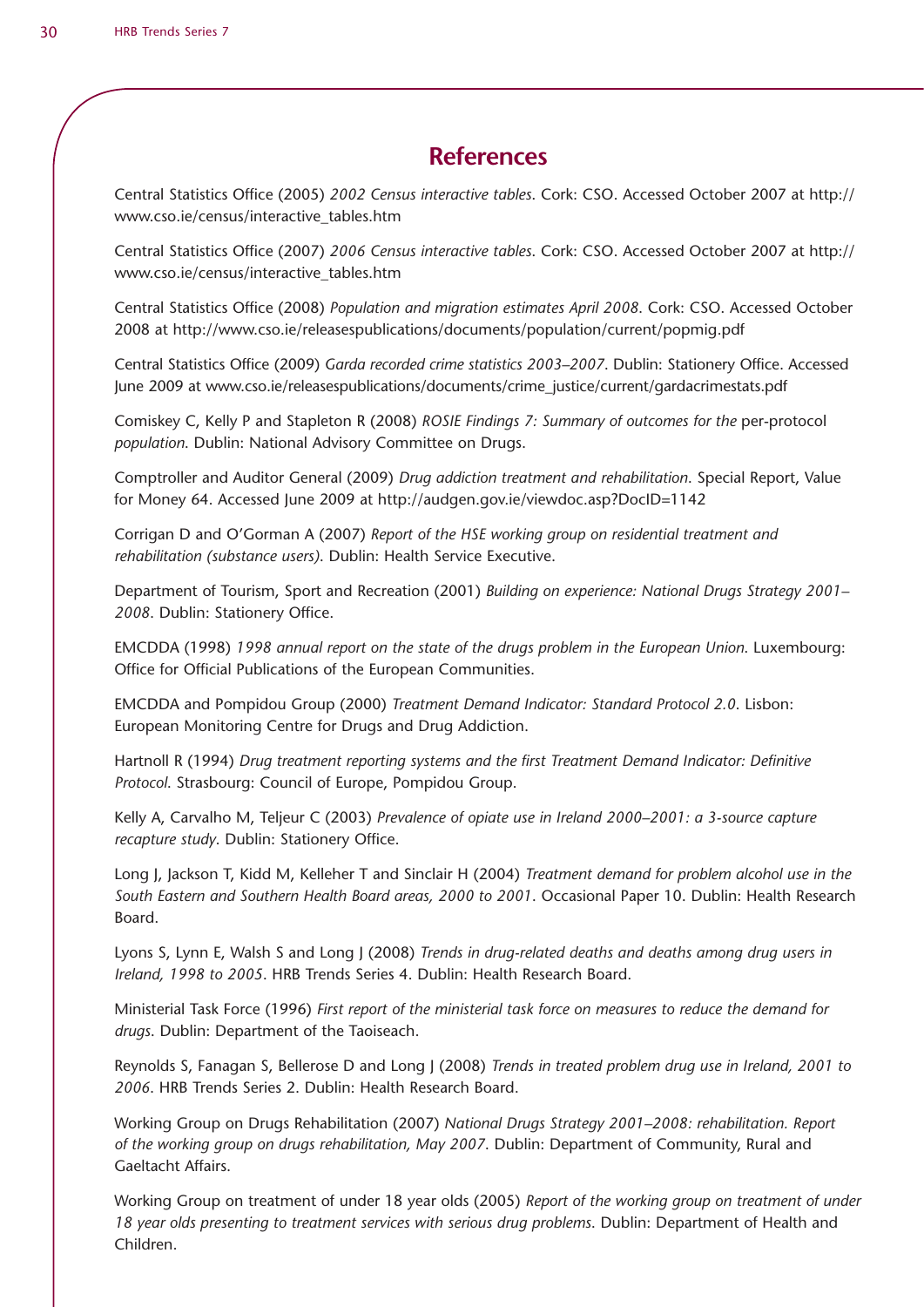# **About the HRB**

The Health Research Board (HRB) is the lead agency supporting and funding health research in Ireland. We also have a core role in maintaining health information systems and conducting research linked to national health priorities. Our aim is to improve people's health, build health research capacity, underpin developments in service delivery and make a significant contribution to Ireland's knowledge economy.

#### **Our information systems**

The HRB is responsible for managing five national information systems. These systems ensure that valid and reliable data are available for analysis, dissemination and service planning. Data from these systems are used to inform policy and practice in the areas of alcohol and drug use, disability and mental health.

#### **Our research activity**

The main subjects of HRB in-house research are alcohol and drug use, child health, disability and mental health. The research that we do provides evidence for changes in the approach to service delivery. It also identifies additional resources required to support people who need services for problem alcohol and drug use, mental health conditions and intellectual, physical and sensory disabilities.

The **Alcohol and Drug Research Unit** is a multi-disciplinary team of researchers and information specialists who provide objective, reliable and comparable information on the drug situation, its consequences and responses in Ireland. The ADRU maintains two national drug-related information systems and is the Irish national focal point for the European Monitoring Centre for Drugs and Drug Addiction (EMCDDA). The unit also manages the National Documentation Centre on Drug Use. Through its activities, the ADRU aims to inform policy and practice in relation to problem alcohol and drug use.

The **HRB Trends Series** monitors changing patterns and emerging trends in problem alcohol and drug use, child health, disability and mental health by analysing data over time.

HRB Trends Series publications to date:

Fanagan S, Reynolds S, Mongan D and Long J (2008) *Trends in treated problem alcohol use in Ireland, 2004 to 2006*. HRB Trends Series 1. Dublin: Health Research Board.

Reynolds S, Fanagan S, Bellerose D and Long J (2008) *Trends in treated problem drug use in Ireland, 2001 to 2006*. HRB Trends Series 2. Dublin: Health Research Board.

Kelly F, Craig S and Kelly C (2008) *Trends in demand for services among children aged 0-5 years with an intellectual disability, 2003–2007*. HRB Trends Series 3. Dublin: Health Research Board.

Lyons S, Lynn E, Walsh S and Long J (2008) *Trends in drug-related deaths and deaths among drug users in Ireland, 1998 to 2005*. HRB Trends Series 4. Dublin: Health Research Board.

Kelly C, Kelly F and Craig S (2009) *Trends in demand for services among those aged 50 years and over with an intellectual disability, 2003–2007*. HRB Trends Series 5. Dublin: Health Research Board.

Bellerose D, Carew AM, Lyons S and Long J (2009) *Trends in treated problem cocaine use in Ireland, 2002– 2007*. HRB Trends Series 6. Dublin: Health Research Board.

The HRB Trends Series continues and expands the scope of the HRB Occasional Papers, published in 17 issues between 2002 and 2005.